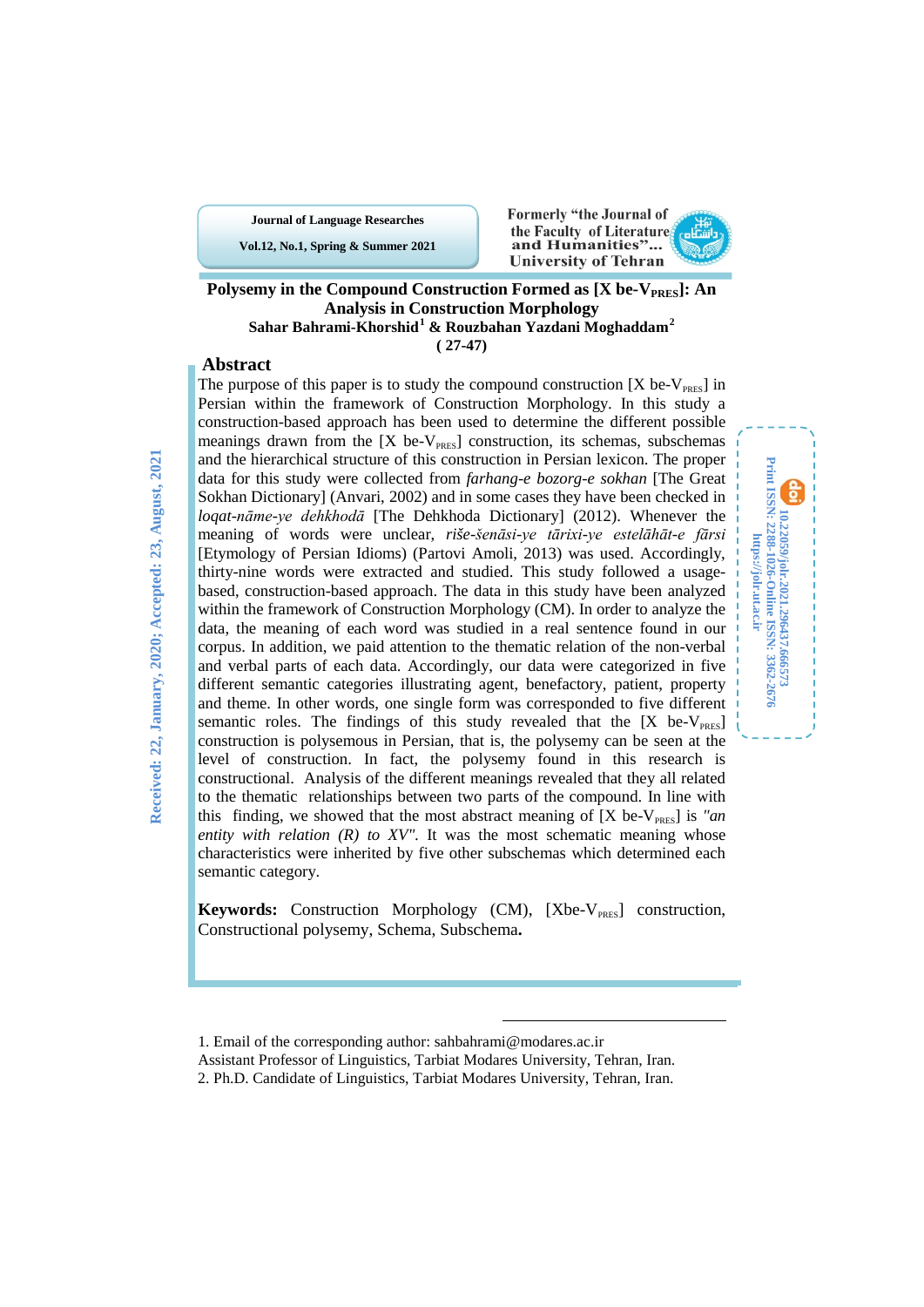Polysemy in the Compound Construction Formed as [X be-V<sub>PRES</sub>]: An Analysis in Construction... 28

### **1. Introduction**

Compound adjectives are made through composition. In other words, at least two content words are used to produce them. In the present study, we study one particular kind of compound adjectives in Persian, in which the first part of the compound is non-verbal. The first part can be selected from different categories: nominal, adjectives and adverb. The second part of the compound, the verbal part, is made up of a present stem to which *be-* (also pronounced as *bi-* or *bo-*) is attached as a prefix. Therefore, the form is [X  $be-V<sub>PRES</sub>$ . The main question of this study and its focal point is the variety of meaning that this type of compound can produce, and whether the relationship between the verbal and the non-verbal parts of the compound can contribute to the meaning or not.

In other word, we postulate that we are facing a polysemous construction. Then, as a first step we try to find different types of meanings drawn from  $[X$  be- $V_{PRES}$ ]. These semantic roles are studied within Construction Morphology (CM) (Booij, 2010). Construction Morphology is a word-based approach. In this approach, the internal structure of complex words is understood via a systematic, bidirectional relationship between the form and the meaning of each word, which is then repeated in newly acquired data. This repetition forms a pattern in the mind, called a constructional schema, which demonstrated the common traits of complex words that followed a common pattern. A schema is an abstract form of construction and displays the relationship between the form and the meaning. Each schema can have various subschemas which are formally and semantically more specific. Those subschemas inherit some traits of the more abstract schema.

### **2. Literature Review**

In this section, the related works have been studied. The main point is that the construction, studied in this paper has not been investigated in a specific theoretical framework. Our review showed that  $[X$  be- $V_{PRES}$ ] construction has only been studied under the general descriptive studies on compounding in Persian, and it is the first time that its semantic polysemy is directed.

#### **3. Methodology**

In this study a construction-based approach has been used to determine the different possible meanings of the  $[X \text{ be-}V_{\text{PRFS}}]$  construction, its schemas, subschemas and the hierarchical structure of this construction in Persian lexicon. The proper data for this study has been collected from *farhang-e bozorg-e sokhan* [The Great Sokhan Dictionary] (Anvari, 2002) and in some cases they have been checked in *loqat-nāme-ye dehkhodā* [The Dehkhoda Dictionary] (2012). Whenever the meaning of a word was unclear, *rišešenāsi-ye tārixi-ye estelāhāt-e fārsi* [Etymology of Persian Idioms) (Partovi Amoli, 2013) was consulted. Accordingly, thirty-nine words were extracted and studied. In order to analyze the data, the meaning of each word was studied in a real sentence in our corpus. In addition, we paid attention to the thematic relation of the non-verbal and verbal parts of each data.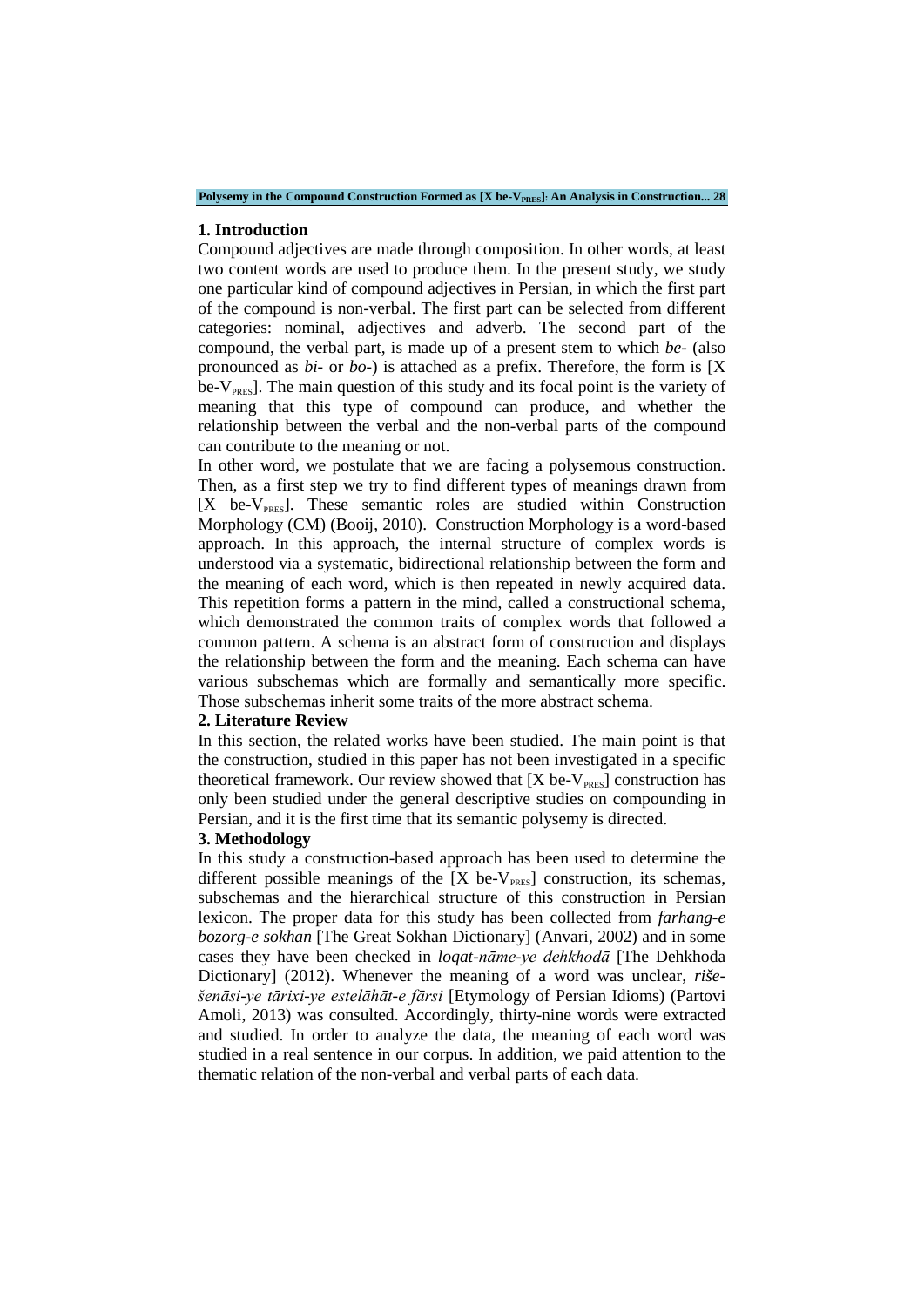#### **4. Results**

In this section, we provide the results of the study. Having investigated the data, we found five semantic categories illustrating the meaning of each data. In fact, the results indicate that one single form can be corresponded to five semantic roles (e.g. agent, benefactory, patient, property and theme); in other words, we are facing constructional polysemy. It is also evinced that these five semantic roles are related to the thematic relationship between two parts of the compound.

#### **5. Discussion**

In this section we discuss how the above-mentioned semantic roles can be analyzed within Construction Morphology (CM). Each semantic role has been illustrated as a constructional schema. In fact, in this approach the internal structure of complex words is understood via a systematic, bidirectional relationship between the form and the meaning of each word. Then, the authors try to determine the similarity between schemas.

#### **6. Conclusion**

On the basis of the results, we conclude that the most abstract meaning of [X be-V<sub>PRES</sub>] is *"an entity with relation (R) to XV"*. It was the most schematic meaning whose characteristics were inherited by five other subschemas which determined each semantic category. This schema is highly related to thematic relationship between the non-verbal and verbal parts of the compound.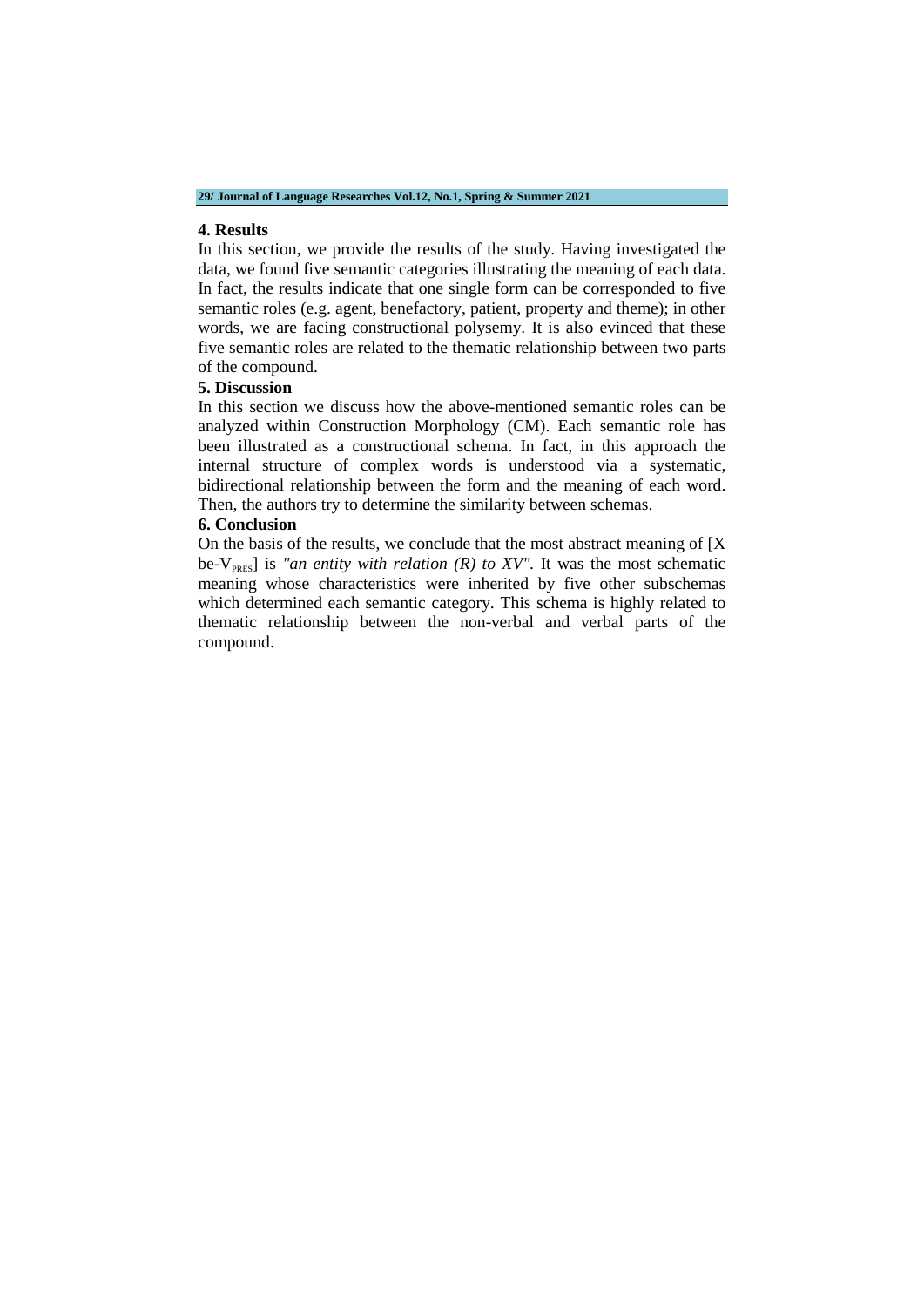## **چندمعنایی در ترکیبهاي داراي ساخت [VPRES-be X[: تحلیلی در چارچوب**

**نظري صرف ساخت**

**1 سحر بهرامی خورشید استادیار گروه زبانشناسی دانشگاه تربیت مدرس، تهران، ایران.**

**روزبهان یزدانی مقدم دانشجوي دکتري زبانشناسی، دانشگاه تربیت مدرس، تهران، ایران.** تاریخ دریافت مقاله: /11/2 98؛ تاریخ پذیرش مقاله 99/4/28 [علمی](#page-3-0)- پژوهشی

### **چکیده**

هدف این مقاله بررسی ساخت ترکیبی [X be-V $_{\tt PRES}$  در زبان فارسی از دیدگاه انگارهی صرف ساخت است. این پژوهش پدیدهي چندمعنایی را در ساخت مورد نظر بررسی کرده است، طرحوارهي این ساخت و همچنین زیرطرحوارههاي آن را مشخص میکند و همچنین ساختار سلسلهمراتبی این ساخت را در واژگان فارسیزبانان بررسی خواهد کرد. دادههاي پژوهش از فرهنگ بزرگ سخن (1381) گردآوري شدهاند و در مواردی با *لغتنامهی دهخدا* (۱۳۹۰) مطابقت داده شدهاند. البته اگر معنای برخی واژهها مشخص نبود<mark>، ا</mark>ز کتاب ریشهیابی تاریخی اصطلاحات فارسی (پرتوي آملی، 1391) نیز استفاده شده است. در مجموع، سی و نه واژه از این استخراج شد که همگی مورد بررسی قرار گرفتند. رویکرد پژوهش حاضر، کاربرد بنیاد و ساختبنیاد و بر پایهي انگارهي صرف ساخت است و سعی پژوهشگران در این پژوهش بر آن بود که طرحوارهي ساختی و ساخت این واژهها را مشخص نمایند. براي این منظور، معناي واژهها در قالب مثالهاي واقعی از پیکرهي زبانی مورد بررسی قرار گرفتند؛ علاوه بر این به رابطهي معنایی موجود بین دو جزء غیرفعلی و فعلی نیز توجه شده است. به کمک این دو مؤلفه دادههاي مورد نظر در پنج گروه معنایی متفاوت طبقهبندي شدند. یافتههاي پژوهش نشان داد که این ساخت در زبان فارسی ساختی چندمعناست. این چندمعنایی در سطح ساخت دیده میشود، از همین روست که چندمعنایی مورد نظر را ساختی میدانیم. با مطالعهي دادهها مجموعاً پنج معناي کنشگر، بهرهور، کنشپذیر، ویژگی و پذیرنده در این ساخت یافت شد. بررسی این معانی نشان میدهد که همهي معانی به دست آمده به نوعی مرتبط با رابطهي موجود بین اجزاي ترکیب است؛ بنابراین، انتزاعیترین یا طرحوارهایترین معنا در این نوع ساخت را میتوان «هست*ار مرتبط با* کنش *XV* «در نظر گرفت که در رابطهاي سلسلهمراتبی بر پنج ساخت دیگر که هر یک معناي مشخصتري دارند، اشراف دارد. در واقع، این پنج ساخت زیرطرحوارههاي ساخت انتزاعی بالادست محسوب میشوند که برخی ویژگیهاي آن را به ارث میبرند.

**واژههاي کلیدي:** صرف ساخت، ساخت [VPRES-be X[، چندمعنایی ساختی، طرحواره.

-

### **-1 مقدمه**

صفت مرکب در زبان فارسی صفتی است که از فرآیند واژهسازيِ ترکیب در ساخت آن استفاده شده باشد. این صفتها از ترکیب دستکم دو عضو معنیدار یا معنیساز ساخته

<span id="page-3-0"></span>sahbahrami@modares.ac.ir :مسئول نویسنده رایانامۀ .1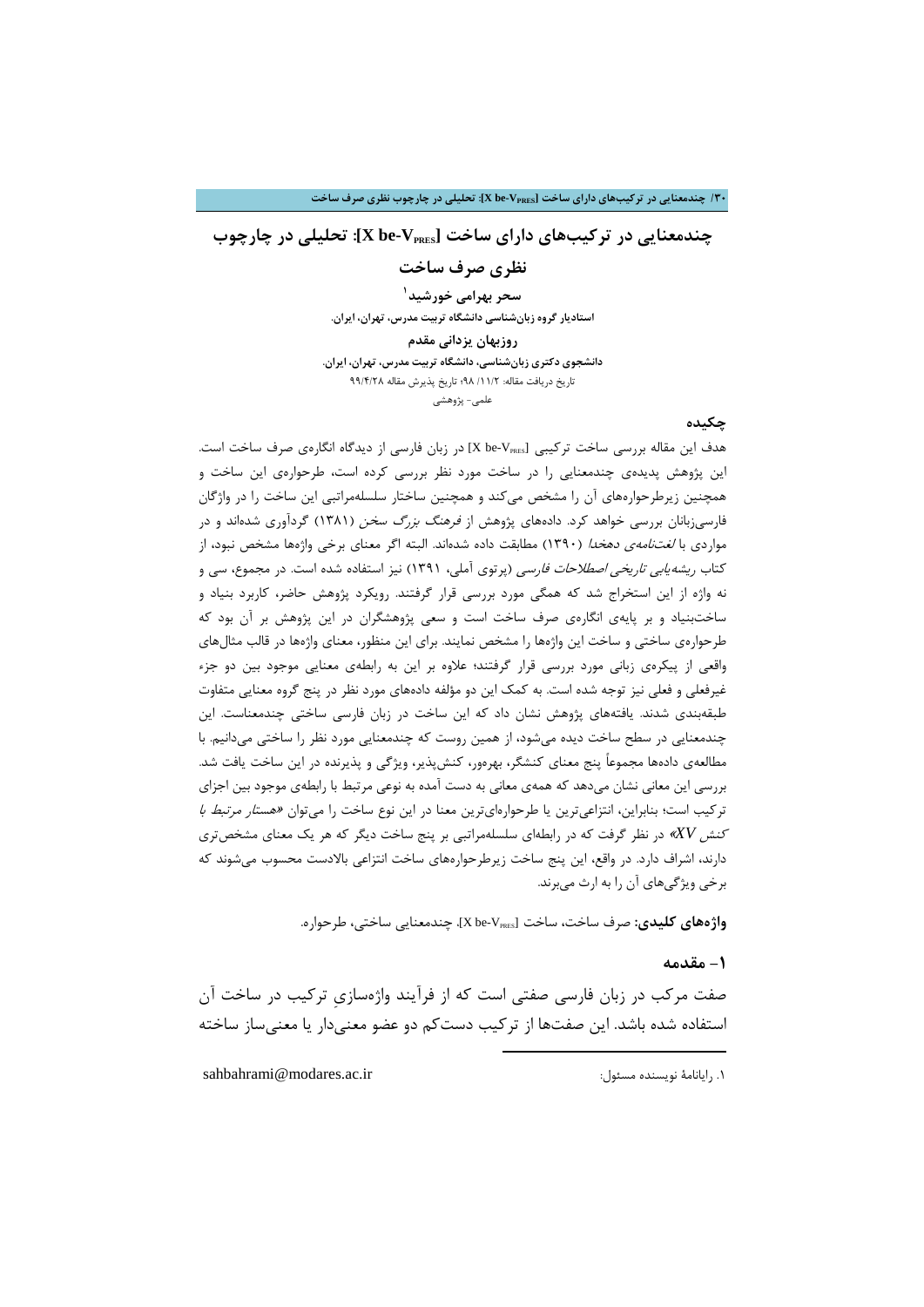# �ی زبا **، سال ،12 شمارة ،1 بهار و تابستان 31/1400** � �و ی �ش

میشوند و به عبارت دیگر، حداقل دو واژه در تشکیل آنها نقش دارند (طباطبایی، :1384 63). در زبان فارسی میتوان به چندین شکل، صفت مرکب ساخت: ساختهاي مرکبی با ترکیب دو اسم (ماهرو)، ترکیب صفت با اسم (کمآب)، ترکیب قید یا صفت با صفت فاعلی (خوشحالکننده)، ترکیب اسم و صفت مفعولی (ذوقزده)، ترکیب اسم و ستاك حالِ فعل (دانشجو)، ترکیب اسم با صفت (دلپاك) و ترکیب ضمیر با ستاك حال فعل (خودخواه) تنها بخشی از ظرفیت ساخت صفت مرکب در زبان فارسی است (راسخمهند، ۱۳۸۴: ۳-۵). در پژوهش حاضر به بررسی یکی از این ظرفیتهای ممکن میپردازیم؛ در این ساختها عنصر نخست یکی از گروههاي اسمی، صفتی، قیدي، یا حرف اضافهاي است که به عضو دیگر که ستاك حال فعل به همراه پیشوند فعلی *-be*، *-bi*، یا *-bo* است، افزوده میشود. ساختهایی نظیر روزهبگیر، آدمبشو، بدبیار و ... نمونه- هایی از ساخت مورد نظر در این پژوهش هستند. با این وصف، پرسش اصلی این پژوهش انواع معانی برآمده از این ساخت است. اینکه چنین ترکیبهایی چه معنایی میتوانند داشته باشند و آیا رابطهي اجزاي سازندهي ترکیب در این معناي به دست آمده تأثیرگذار است؟ براي پاسخ به این پرسش، دادههاي پژوهش در چارچوب انگارة صرف ساخت (بوی ۲۰۱۰) مورد بررسی و تحلیل قرار میگیرد (۱). در این انگاره، صرف به مطالعۀ رابطهي نظاممند میان صورت و معنا میپردازد. صرف ساخت چارچوبی است که در سال 2010 توسط بوي (،2010 2018) معرفی شد. در این چارچوب، هر واحد واژگانی یک جفت صورت و معـنا است، این جفت اصطـلاحاً «ساخت<sup>۲</sup>» نامیده  $(-2.7 \cdot 7 \cdot 7)$ . هے شود (١٨-٢: ٣-ع)

ساخت مورد نظر در این پژوه[ـش](#page-4-1) تاکـنون به طور مجزا و در قالـب نگـرشهاي زبانشناختی مورد مطالعه قرار نگرفته است؛ اما در برخی آثاري که بر روي صفت و صفت مرکب در زبان فارسی انجام شده است، به این ساخت نیز اشاره شده است. رسالۀ نظامآبادي (1393) به بررسی و توصیف صفتهاي چندجزئی در زبان فارسی با استفاده از رویکرد نحو نقش گرای هلیدی <sup>۳</sup> (هلیدی و متیسن <sup>۲</sup> ۲۰۰۴) پرداخته است. وی در

- <span id="page-4-0"></span>[1.](#page-4-3) Booij, G. E.
- <span id="page-4-1"></span>2. construction
- <span id="page-4-2"></span>3. Halliday, M.A.K
- <span id="page-4-3"></span>4. Matthiessen, Christian M.I.M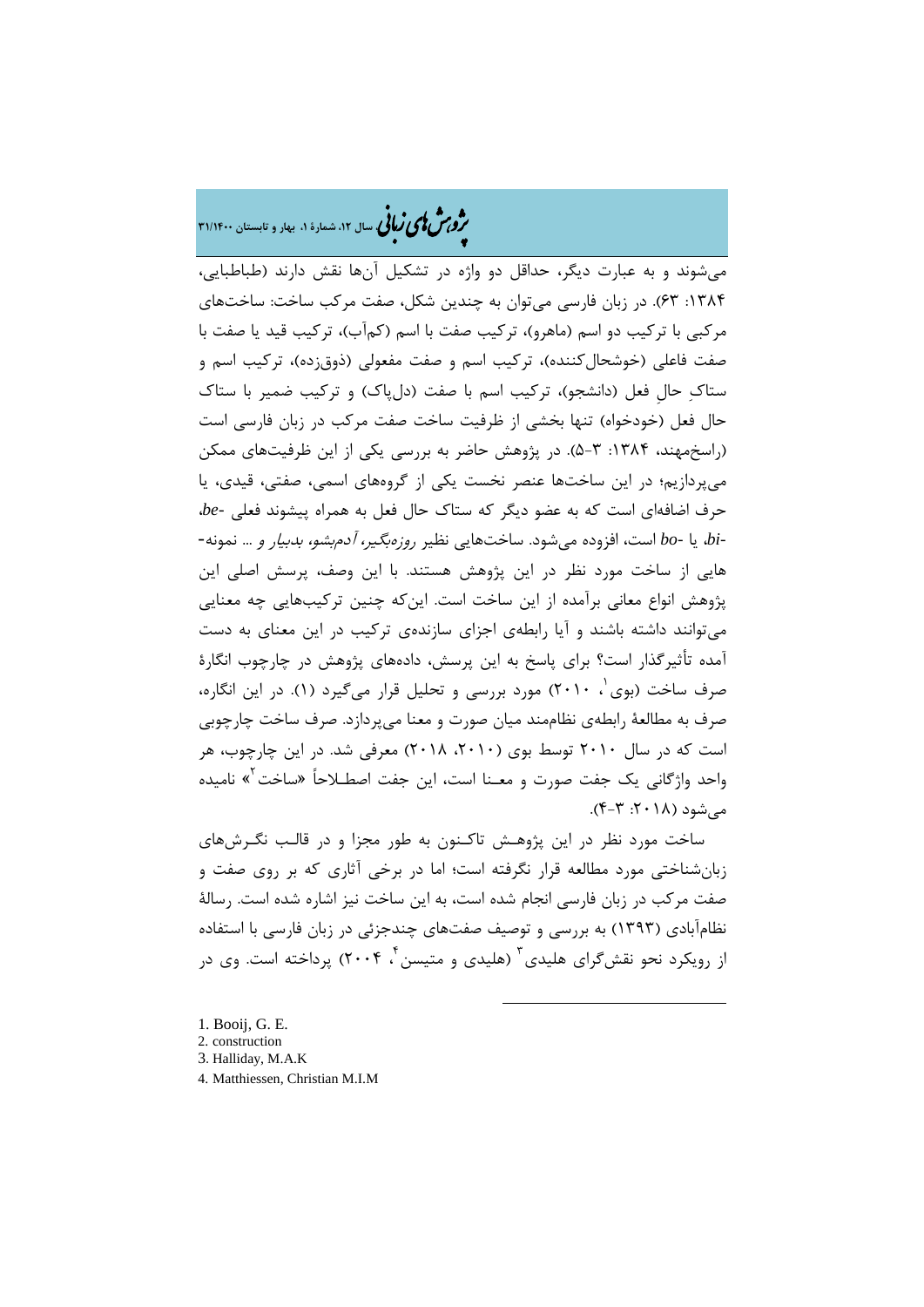**/32 چندمعنایی در ترکیبهاي داراي ساخت [VPRES-be X[: تحلیلی در چارچوب نظري صرف ساخت**

بخشی از فصل چهارم این رساله به صفتهاي مورد نظر این پژوهش پرداخته است و آنها را نمونههایی از صفت داراي فعل در قالب صورت امر دانسته است.

آفتابی (1390) در بخشی از پایاننامۀ خود به بررسی امکان واژهسازي پسانحوي در زبان فارسی پرداخته است. وي با اشاره به شیوههاي واژهسازي غیرصرفی از تغییر تکیه و تبدیل ٰ به عنوان دو روش واژهسازی پسانحوی نام میبرد و در بیان تفاوت عبارتهایی با ظاهر فعل امري مانند «بیار» در «آتیشبیار» با صورت امر متناظرش به این نکته اشاره دارد که در صفتها تکیه معمولاً بر روي هجاي پایانی است و در فعل امر در هجاي نخست. تغییر در تکیه به تغییر مقوله انجامیده است.

صفا (1385) در مقالهاي با عنوان واژ-دستور صفت در زبان فارسی، ویژگیهاي صرفی و نحوي صفتهاي زبان فارسی را مورد بررسی قرار داده است. بخشی از صفتهاي مورد بررسی وي صفتهاي مرکب هستند. وي صفتهاي مرکب را به سه دستۀ برونمرکز، درونمرکز و متوازن تقسیم کرده و نوع صفتهاي درونمرکز را از نظر جایگاه هسته مشخص کرده است.

با این مقدمه و با مروري بر اندك پژوهشهایی که به چنین ساختهایی پرداختهاند، در ادامه به بررسی و تحلیل این ساختها در قالب انگارة صرف سـاخت میپردازیم. دادههاي این پژوهش از فرهنگ سخن (انوري، 1381) گردآوري شدهاند و با لغتنامۀ دهخدا (1341) و در مواردي با کتاب ریشهیابی تاریخی اصطلاحات فارسی (پرتوي آملی، 1391) تطبیق داده شدهاند. از آنجا که در این پژوهش صرفاً به بررسی دادههایی با مقولۀ صفت میپردازیم، بدیهی است که اسمهایی که با افزودن پسوند «ـی» به این نوع صفات مبدل شده، حذف میشوند. علاوه بر این، اصطلاحات نیز به دلیل آنکه معناي آنها اغلب غیرترکیبی است، از دادههاي پژوهش حذف شدهاند. این مقاله در چهار بخش تنظیم شده است: در بخش اول مباحث مقدماتی و آثار مرتبط با این پژوهش آورده شده است، بخش دوم به چارچوب نظري صرف ساخت و مفهوم چندمعنایی در انگارههاي ساختبنیان میپردازد. بخش سوم مقاله به ارائه و تحلیل دادههاي این پژوهش اختصاص یافته است و آخرین بخـش به نتایج به دسـت آمده از این مطالعه میپردازد.

-

<span id="page-5-0"></span>[1](#page-5-0). conversion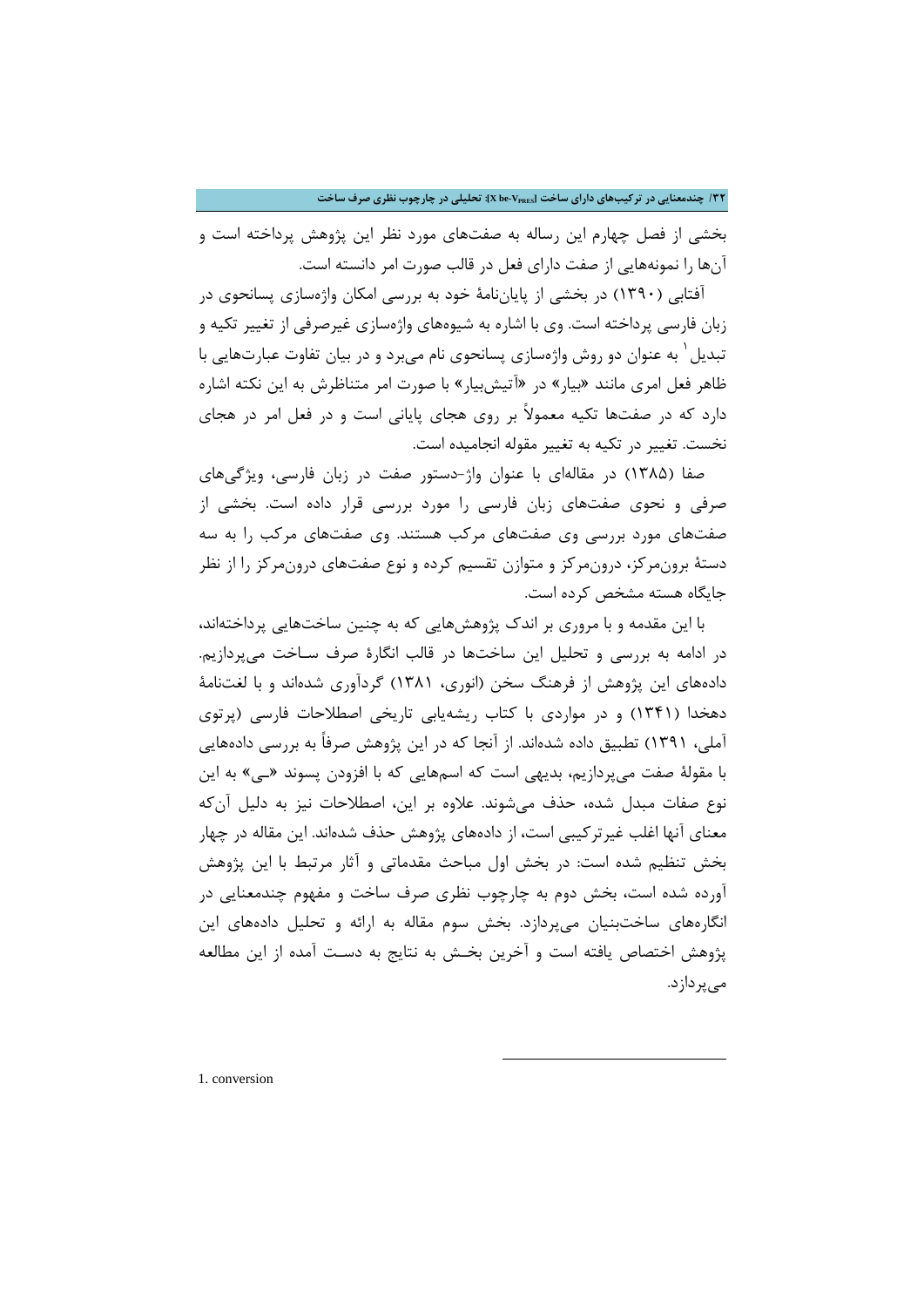�ی زبا **، سال ،12 شمارة ،1 بهار و تابستان 33/1400** � �و ی �ش

**-2 انگارة صرف ساخت**

صرف ساخت انگارهاي است که رويکردي واژهبنياد به صرف دارد (بوي، ٢٠٠٧: ١٢١-1 122). در این رویکرد، ساختار درونی واژههاي غیر ساده بر اساس رابطۀ نظاممند صورت و معنی بین واژههاي موجود در زبان درك میشود. مثلاً فارسیزبانان هنگامیکه با واژههایی مانند جفت واژههاي زیر برمیخورند:

| گوينده | گوي |
|--------|-----|
| رونده  | رو  |
| دونده  | دو  |

رابطهاي نظاممند بین تفاوتهاي صوري و معنایی هر جفت واژه درمییابند که به دلیل افزودن پسوند [«](#page-6-0)ـَنده» ایجاد شده است. پس از رویارویی با نمونههاي بیشتري از واژههاي مشابه و مشاهدة مکرر این رابطۀ نظاممند میان تغییر صورت و تغییر معنایی مشابه، امکان شکل گیری طرحوارهای ساختی<sup>۲</sup> در ذهن گویشور به وجود میآید. این رابطۀ نظاممند را میتوان به شکل زیر نشان داد:

 $1) <$  $1) <$ [[X]<sub>Vi</sub>-ande]<sub>Ni</sub> ↔ [مندة فعل $|$ >

طرحوارة بالا نشاندهندة ویژگیهاي عمومی و مشترکی است که اغلب ساختهاي زبان فارسی که به پسوند «ـَنده» ختم میشوند، دارا هستند. این طرحواره اجازة ساختن واژههاي جدیدي با این الگوي خاص را به فارسیزبانان میدهد. براي نمونه، اگر فارسیزبانی بخواهد واژهاي براي اشاره به فردي بسازد که عمل خواندن را انجام میدهد، واژهي «خواننده» را میتواند بر اساس طرحوارة بالا بسازد. اصطلاحاً به این پدیده که واژههاي جدید بر اساس طرحوارهاي واحد و نه قیاس ساخته میشوند، یکسانی یا وحدت <sup>۳</sup> گفته میشود (بوی، ۲۰۱۸: ۷). در اینجا لازم است به این نکته اشاره شود که قیاس، فرآیندي است که طی آن صورتهاي زبانی جدید بر اساس صورتهاي زبانی موجود ساخته میشوند (شقاقی، :1378 286)؛ حال آنکه طرحواره الگویی انتزاعی است که مفاهیم عام را بر اساس ساختار دادهها بازنمایی میکند (روملهارت<sup>۴</sup>، ۱۹۸۰:

- <span id="page-6-0"></span>[1](#page-6-3). complex
- <span id="page-6-1"></span>2. constructional schema
- <span id="page-6-2"></span>3. unification
- <span id="page-6-3"></span>4. Rumelhart, D. E.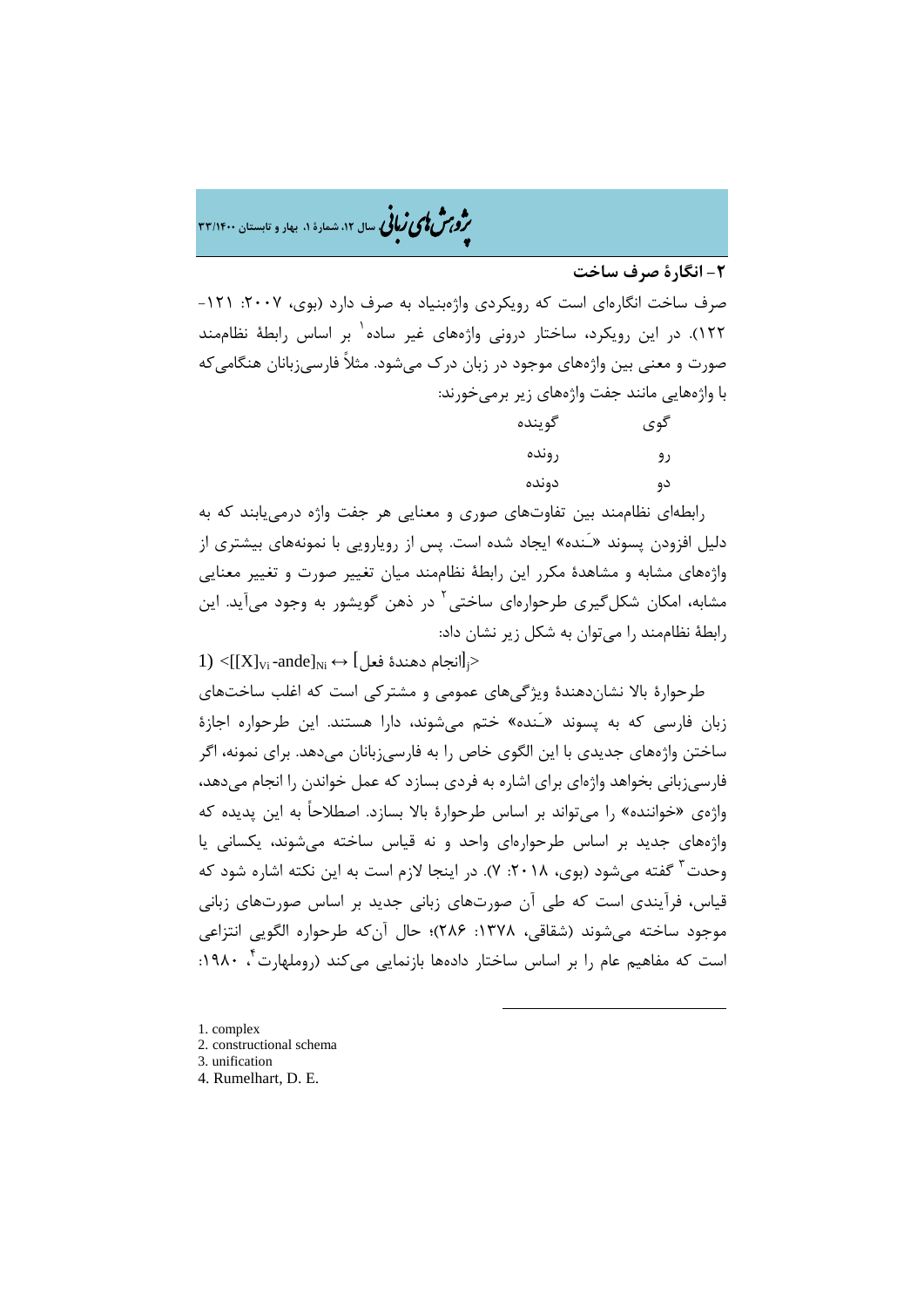**/34 چندمعنایی در ترکیبهاي داراي ساخت [VPRES-be X[: تحلیلی در چارچوب نظري صرف ساخت**

34). افزون بر این، طرحواره رابطۀ نظاممند صورت و معنا را نیز مشخص میکند (بوي،  $0.17:7$ 

همانطور که پیش از این گفتیم، صرف ساخت، انگارهاي واژهبنیاد است. این بدین معناست که شکلگیري طرحوارههاي زبانی و تعیین ویژگیهاي صوري و معنایی آنها بر اساس روابط جانشینی مجموعه واژههاي موجود در زبان صورت میپذیرد (بوي، :2007 8). از این روي، در این انگاره واژه کوچکترین واحد تحلیل و کوچکترین نشانۀ زبانی است و تکواژهاي مقید تنها بخشی از ساختار درونی طرحواره را شکل میدهند. سهم معنایی اینگونه تکواژها و نقش آنها تنها از رهگذر معناي ساخت قابلدسترسی است. این بدین معناست که مفهوم «انجام دهندة کنش/ فعل» ویژگی کل ساخت -V[ [ande است و چنین نیست که ویژگی تکواژ «ـَنده» به تنهایی باشد.

**1 -1-2 طرحواره و زیر طرحواره**

طرحواره، صورت انتزاعی یک ساخت زبانی و نمایانگر جفت صورت و معنی است. از آنجا که در طرحوارهها شکافهای<sup>۲</sup> خالی موجود است، مسائلی مانند زایایی و خلاقیت و همچنین ساده بودن تحلیل در این رویکرد در نظر گرفته شدهاند (هیلپرت ، ۲۰۱۴:  $.$ ( $57$ 

[4](#page-7-2) طرحوارهها به کمک روابط صوري و سلسله مراتب معنایی به هم مرتبط میشوند؛ به عبارت دیگر، طرحوارهها و زیرطرحوارهها توسط سطوح مختلفی از مشخصبودگی<sup>۵</sup> از یکدیگر متمایز میشوند. طرحوارههایی که در این نظام سلسلهمراتبی در جایگاه پایین- تري هستند و نسبت به طرحوارة بالادستی زیرطرحواره محسوب میشوند، مشخصترند و ویژگیهايِ طرحوارههاي بالاتر را به ارث میبرند. نکتهاي که باید ذکر شود این است که طرحوارهها نگاهی کلنگرانه <sup>۷</sup> به واژگان دارند و نمیتوان آنها را تنها محدود به سطح صرف دانست، بلکه عناصري از نظام واجی، نحوي و همچنین عناصر معنایی در آنها  $(17 - 7 \cdot 7 \cdot 1 \cdot 1)$ . 17-8).

واژههای غیر ساده در صرف ساخت، نمونههای<sup>٬</sup> طرحوارهها در سطح متفاوتی از

-

<span id="page-7-0"></span>[1](#page-7-5). subschema

- <span id="page-7-1"></span>2. slot 3. Hilpert, M.
- <span id="page-7-2"></span>4. hierarchy
- <span id="page-7-3"></span>5. specificity
- <span id="page-7-4"></span>6. holistic
- <span id="page-7-5"></span>7. instance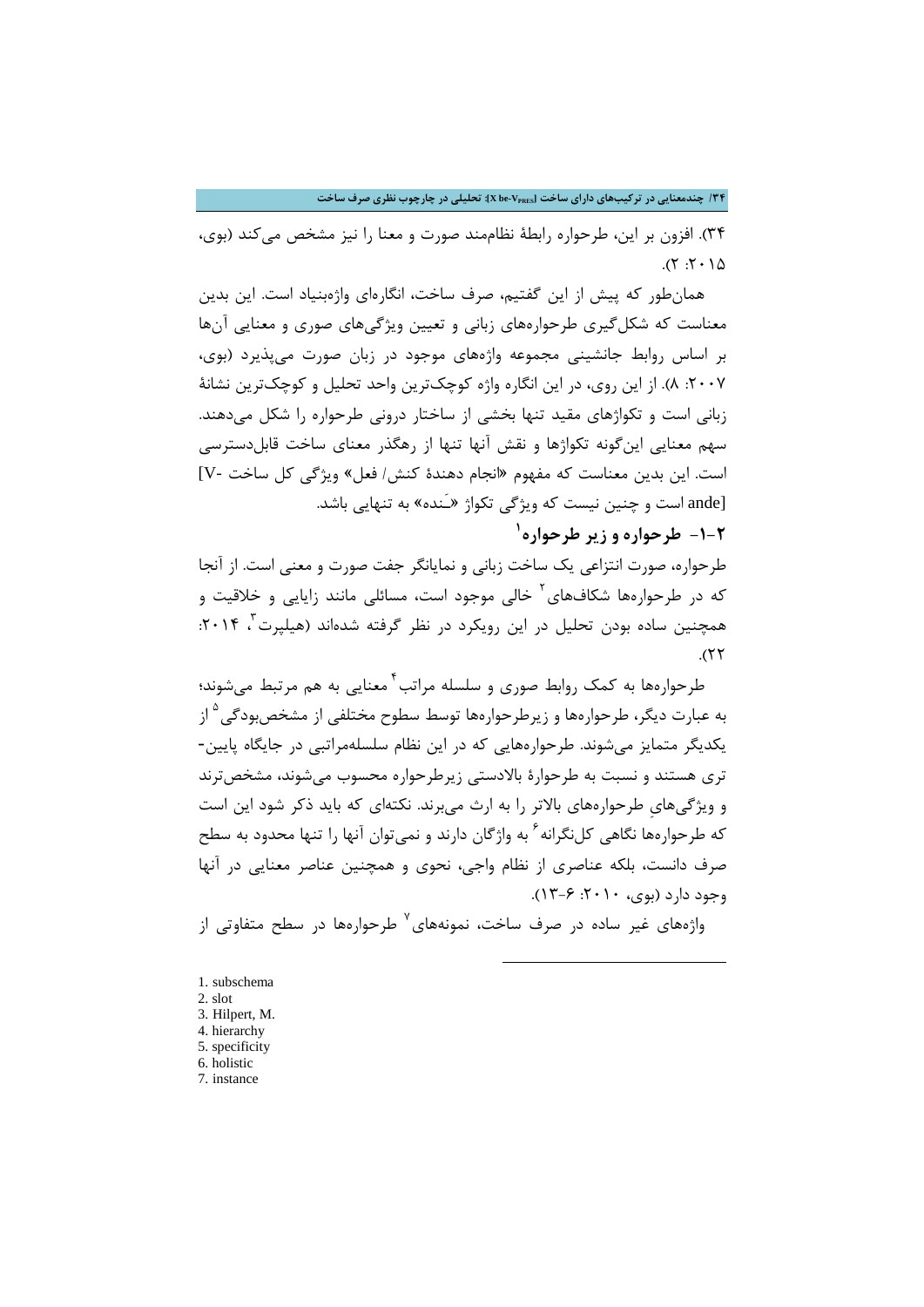# �ی زبا **، سال ،12 شمارة ،1 بهار و تابستان 35/1400** � �و ی �ش

مشخصبودگی هستند. در واقع با حرکت از طرحواره به سمت واژههاي زبان، از طرحوارهبودگی ٰ به سمت مشخصبودگی حرکت میکنیم؛ یعنی طرحوارهها در سلسلهمراتب انتزاع، در بالاترین سطح قرار دارند و واژههاي زبان در پایینترین سطح، این بدان معناست که مشخصبودگی در واژهها بالا است. با داشتن این سلسلهمراتب، میتوان به تعمیمهاي ساختاري و معنایی دربارة واژههاي غیرساده رسید و ویژگیهاي کل گرایانۀ ساختهاي صرفي را مشخص کرد (بوي، ٢٠١٣: ٢۵۶). براي مثال، در بررسي واژههاي «خوش/ناخوش»، «مرد/ نامرد» (2) و «راحت/ ناراحت» میتوان تفاوت صوري را در واژهها دید. تغییر صورت با افزودن پیشوند «نا-» به واژة ساده رخ میدهد. ولی این تغییر صرفاً صوري نیست، بلکه این صفتها معناي متفاوت با یکدیگر دارند. با افزودن این پیشوند، مفهوم «نفی/ بدونِ» به واژه افزوده شده است؛ به گونهاي که همهي واژه- هایی که این پیشوند را دارند، مفهوم «بدونِ معناي جزء ساده» را به همراه دارند. واژة «ناخوش» به معناي «خوش نبودن»، واژة «نامرد» به معناي «نداشتن صفت مردي»، واژة «نادرست» به معناي «آن چیز که درست نیست»، «ناشناس» به معناي «فردي یا چیزي که شناخته شده نیست». حال، میتوان با توجه به این رابطهي نظاممند بین صورت و معناي واژهها طرحوارة زیر را به دست داد:

 $(2) <$  $(2) <$  $(2) <$ [[nā-[X] $_{\rm Ai}\vert_{\rm A}$ زا ندارد  $\rm K$ را ندارد (mā-[X] $_{\rm Ai}\vert_{\rm A}$ شایان ذکر است که رابطۀ این جفت صورت و معنا دوسویه است، چراکه با تغییر معناي گفتهشده، دیگر این معناي جدید با صورت طرحواره تداعی نخواهد شد و باید به دنبال طرحوارة دیگري براي آن بود. طرحوارة (2) میتواند براي ساختن واژههاي جدید هم به کار رود. متغیر X شکافی است که میتواند توسط هر صفت دیگري پر شود. براي مثال، اگر صفت «لوطی» را به جاي X به کار ببریم، به واژة «نالوطی» میرسیم. نالوطی صفتی است که با انجام عمل نمونهسازی <sup>۲</sup> از طرحوارهٔ (۲) حاصل شده است. **در انگارة صرف ساخت <sup>3</sup> -2-[2](#page-8-1) چندمعنایی**

چندمعنایی به معناي این است که تکواژ یا واژهاي بیش از یک معنا داشته باشد به شرط آنکه ارتباطی نظاممند بین معناهاي گوناگون آن تکواژ یا واژه موجود باشد (بوي،

-

<span id="page-8-0"></span>[1](#page-8-2). schematicity

<span id="page-8-1"></span><sup>2.</sup> instantiation

<span id="page-8-2"></span><sup>3.</sup> polysemy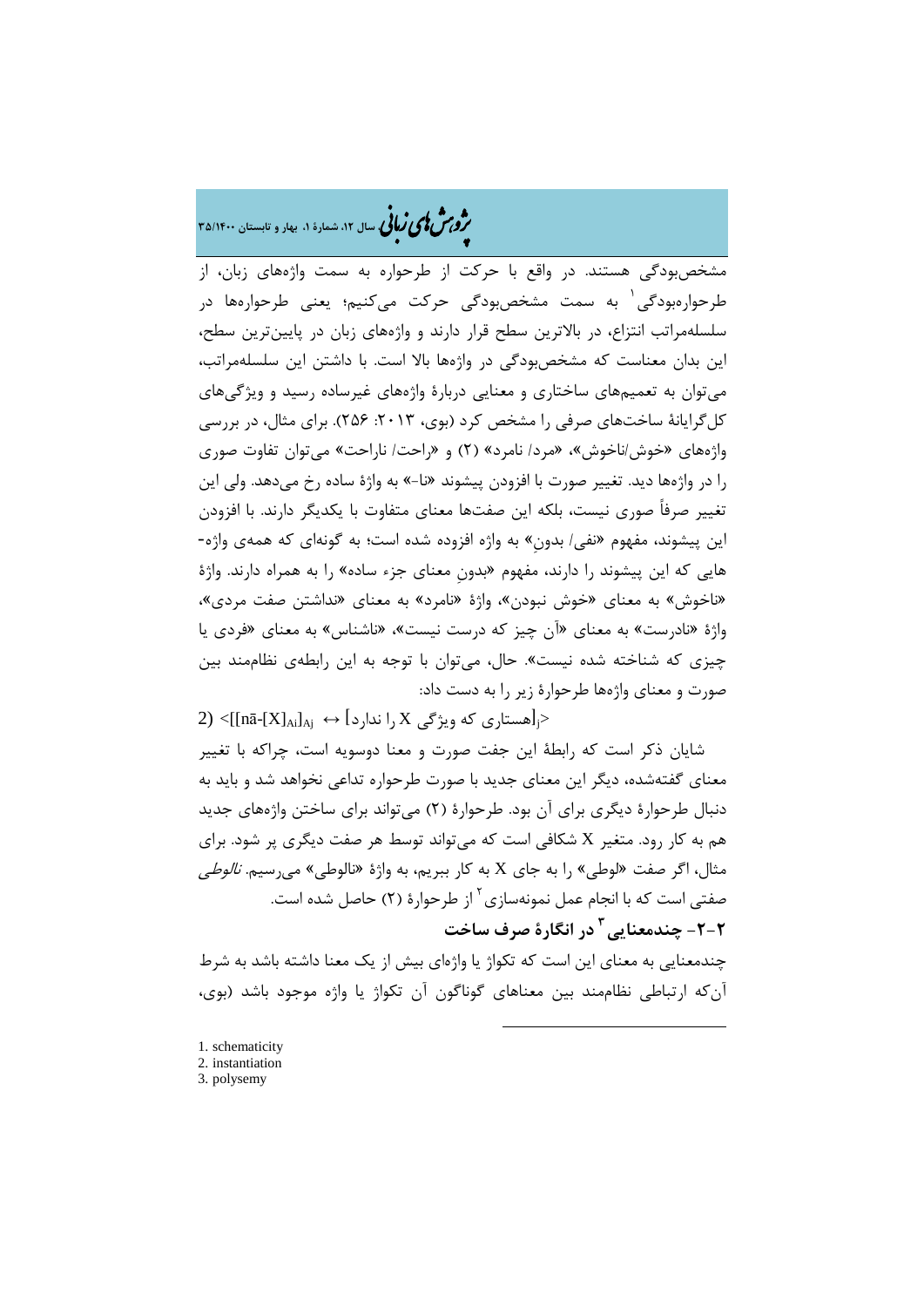:2007 236-235). براي مثال، واژة سر در زبان فارسی بیستوپنج معناي گوناگون دارد (انوري، :1381 4073-4071) که در اینجا تنها به سه مورد اشاره میکنیم: -1 سر: بخش فوقانی بدن انسان شامل جمجمه و مغز -2 سر: مویی که در این قسمت میروید: «طرف سرش رو آلمانی زده». -3 سر: باارزشترین بخش از چیزي یا مهمترین فرد از گروهی

معناي (١) معنى اصلي يا سرنمون<sup>י</sup> واژهٔ *سر* است. معناي (٢) را مي توان معناي مجازي واژهٔ *سر* دانست، یعنی واژه به معناي هستاري<sup>۲</sup> به کار می رود که ارتباطی با معناي اصلی دارد (در معناي مویی که روي سر میروید به جاي کل سر به کار رفته است). معناي (3)، معناي استعاري واژة سر است. همانگونه که سر براي بدن مهمترین عضو است و نسبت به سایر اعضاي بدن ارزش بالاتري دارد، مهمترین عضو هر گروه یا مهمترین بخش از هر هستار را سر آن گروه یا هستار در نظر میگیرند؛ بنابراین، سه معناي گفتهشده ارتباط نظاممند با یکدیگر دارند و میتوان مواردي از این دست را نمونهاي از چندمعنایی در نظر گرفت.

براي توجیه چندمعنایی در صرف ساخت، یک معناي کلی و انتزاعی براي الگوي صرفی خاص در نظر گرفته میشود. اگر روابط معنایی متنوع در بین دادههاي یک ساخت صرفی خاص دیده میشود، این رویکرد معمولاً به ما کمک میکند که بتوانیم همهي دادهها را در یک گروه (یک جفت صورت و معناي انتزاعی) قرار دهیم؛ به عبارت دیگر، در این رویکرد فرض بر آن است که معناي واژهها تا حدي از طرحواره و تا حدي از زیرطرحواره و واژهها گرفته میشود و بنابراین همۀ معنا در طرحواره نهادینه نشده است. به همین دلیل با انتساب یک معناي انتزاعی به طرحواره و قائل شدن به این مسئله که بقیۀ معانی واژهها از سطوح دیگر انتزاع به دست میآید، میتوان تعداد بیشتري از واژهها را در یک گروه خاص قرار داد (بوي، :2010 66-65).

در مثالهایی که تاکنون دیدیم، هر چه مشخصههاي واژه بیشتر شده است، واژه معناي محدودت[ر](#page-9-1) و مشخصتري پیدا کرده است. این پدیده را میتوان به کمک مفهوم درخت وراثت<sup>۲</sup> توضیح داد. مفهوم درخت در زبانشناسی از ریاضیات گرفته شده است و به معناي ارتباط چندین پدیده با یکدیگر و میزان شباهت و تفاوت آنها با یکدیگر است

- <span id="page-9-0"></span>[1](#page-9-2). prototype
- <span id="page-9-2"></span><span id="page-9-1"></span>2. entity 3. inheritance tree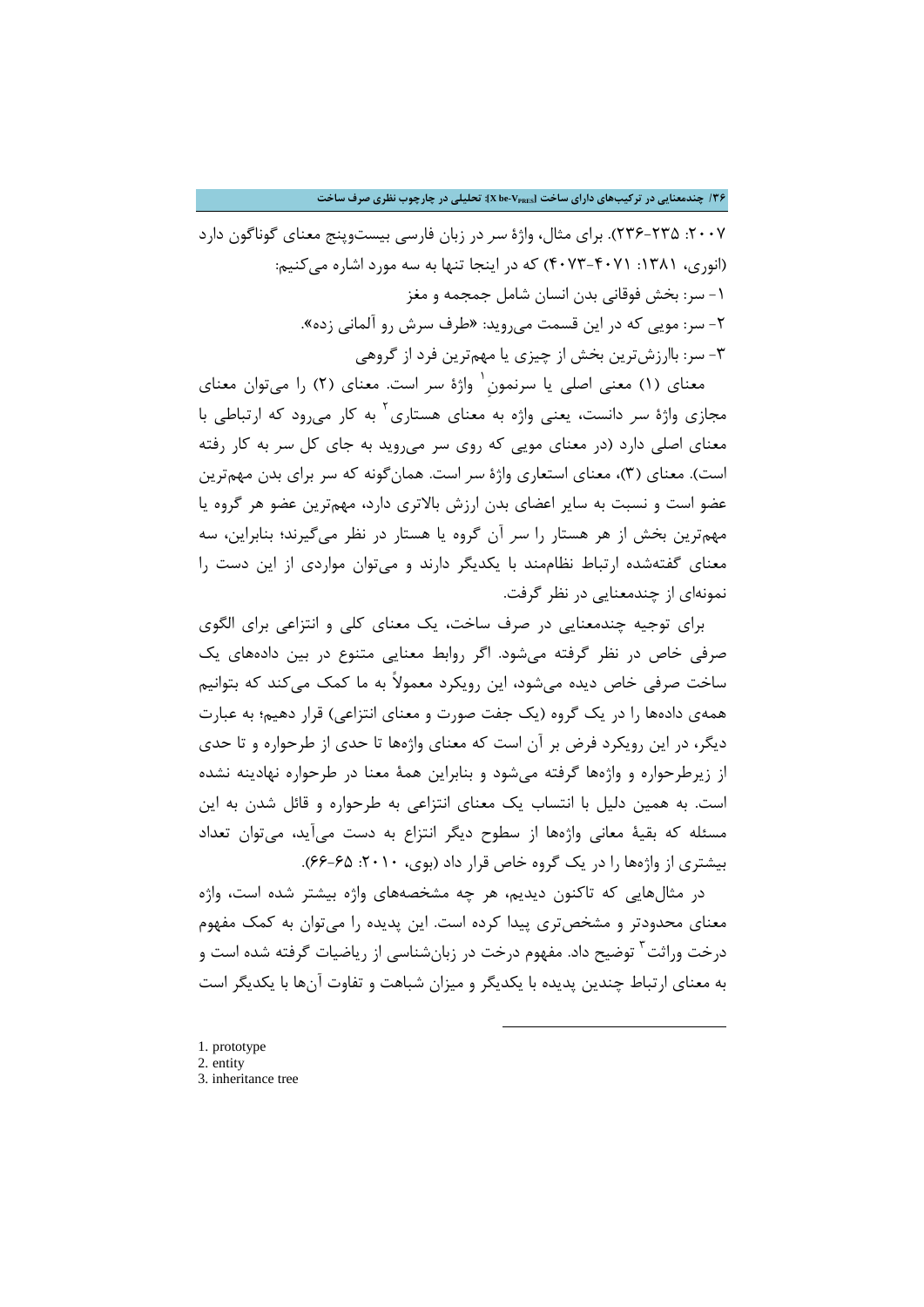# �ی زبا **، سال ،12 شمارة ،1 بهار و تابستان 37/1400** � �و ی �ش

(کیلی <sup>۱</sup>، ۱۸۵۷: ۱۷۲-۱۷۶). در درخت وراثت، هر گره <sup>۲</sup> ویژگیهای گرهی را که به طور مستقیم در سطح بالاتر از خود قرار گرفته به ارث میبرد (بخش مشترك) و در عین حال ویژگیهاي منحصر به فردي از خود نشان میدهد (تفاوتها). به عنوان مثال د, خت 1,1cs ساخت [nā-A] که پیشتر به آن پرداختیم، به شکل زیر خواهد بود:



## **-3 تحلیل دادهها**

پس از آشنایی با سازوکار انگارة صرف ساخت، در این بخش به بررسی دادههاي این پژوهش میپردازیم. همانطور که پیش از این اشاره شد، دادههاي پژوهش حاضر از فرهنگ سخن (انوري، 1381) گردآوري شدهاند؛ در این فرهنگ به دنبال مدخلهایی بودیم که همگی از ساخت [[V<sub>PRES</sub>] پیروی میکنند؛ البته در برخی دادهها معنا و کاربرد آنها در لغتنامهي دهخدا (1390) یا کتاب ریشهیابی تاریخی اصطلاحات فارسی (پرتوي آملی، 1391) نیز بررسی شده است. به هنگام جمعآوري دادهها به این نکته توجه داشتهایم که بین دو جزء ساخت مورد نظر نوعی رابطه وجود داشته باشد. این رابطه ممکن است نوعی رابطهي موضوعی یا توصیفی باشد؛ به این مفهوم که جزء غیرفعلی موضوع یا توصیفکنندهي جزء فعلی باشد. از همین روست که مثلاً دادههایی نظیر کاربکن یا یادبده از گردونهي تحلیل حذف شدهاند. نکتهي حائز اهمیت دیگر در جمعآوري دادهها ماهیت ترکیبی آنهاست؛ در حقیقت دادههایی که ماهیتی اصطلاحی پیداکرده و معنایی غیرترکیبی دارند از میان دادهها حذف شدهاند. از آن جمله میتوان

-

<span id="page-10-1"></span><span id="page-10-0"></span>1. Cayley 2. node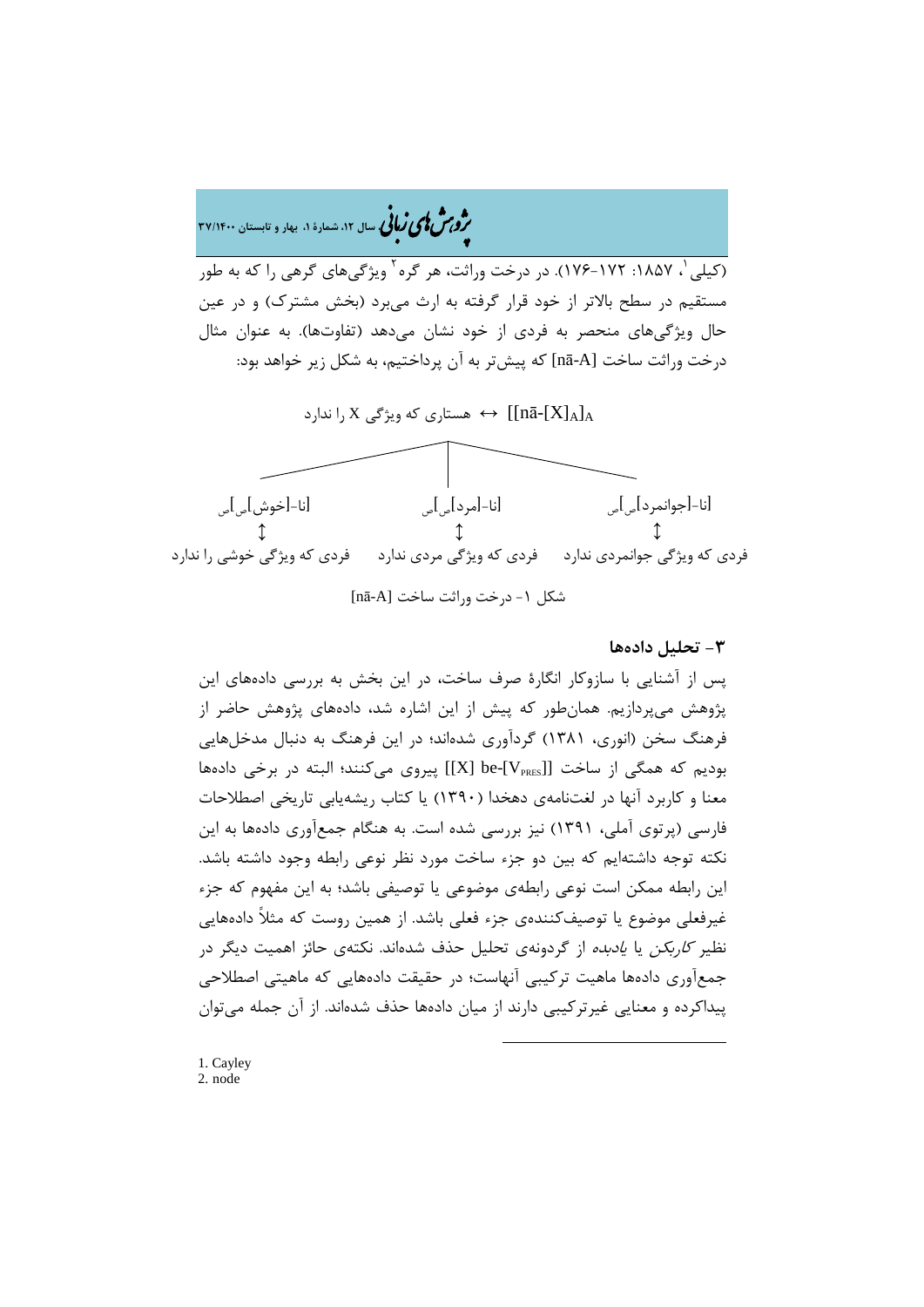**/38 چندمعنایی در ترکیبهاي داراي ساخت [VPRES-be X[: تحلیلی در چارچوب نظري صرف ساخت**

به سربشو (3)، تودل برو، میرزابنویس (4) یا یکهبنداز (5) اشاره کرد. با این وصف، در این پژوهش 39 داده مورد بررسی قرار گرفته است که به ترتیب حروف الفبا عبارتاند از:

| ۴. اصلاحبشو   | ۳. اشکدربیار (۶) | ۲. آدمېشو     | ۱. آتشبيار     |
|---------------|------------------|---------------|----------------|
| ٨. پدربيامرز  | ۷. بدبیار        | ۶. بدبگیر     | ۵. باجبگیر     |
| ۱۲. چایبده    | ۱۱. جیرەبگیر     | ۱۰. تلکهبگیر  | ۹. پيغامببر    |
| ۱۶. خدابیامرز | ۱۵. حلال بخور    | ۱۴. حقوق بگير | ١٣. حرفبرسان   |
| ۲۰. درستبشو   | ۱۹. خوشبده       | ۱۸. خمسبگیر   | ۱۷. خردهبخر    |
| ۲۴. روبگیر    | ٢٣. دلبخواه      | ۲۲. دستیبگیر  | ۲۱. دزدبگیر    |
| ۲۸. كهنهبخر   | ۲۷. شتلی بگیر    | ۲۶. زنببر     | ۲۵. روزەبگير   |
| ۳۲. مزدبگیر   | ۳۱. مزدببر       | ٣٠. ماشينبپا  | ٢٩. گريەبگير   |
| ۳۶. نصیحتبشنو | ۳۵. مواجببگير    | ۳۴. معركهبگير | ٣٣. مستمريبگير |
|               | ۳۹. يكەبزن       | ۳۸. يكەبخور   | ٣٧. وظيفهبگير  |

همانطور که ملاحظه میکنید همۀ دادههاي فوق از یک الگوي کلی پیروي میکنند: در همۀ آنها ستاك حالِ فعل بههمراه جزء پیشونديِ *-be*، *-bi*، یا *-bo* آمده است که پیش از آن واژهاي از یکی از مقولات دستوريِ اسم، صفت یا قید قرار گرفته است. از همین روست که میتوان این دادهها را اصطلاح ساختی <sup>۱</sup> نامید. منظور از اصطلاح ساختی یک الگوي نحوي ثابت است که در آن برخی جایگاهها بهوسیلهي همهي انواع واژههاي مناسب از یک مقوله پر میشود؛ در حالی که جایگاههاي دیگري از آن بهوسیلهي تکواژها یا واژههای مشخص و ثابتی اشغال می شود (بوی، ۲۰۰۷: ۸۳).

3)  $[[X]_{Ni, Ai, ADVi}$  be- $[V_{PRESj}]$ ] آنچه در ادامه به آن میپردازیم شناسایی انواع معانی این صورت واحد است. همانطور که پیش از این گفتیم ساختها در انگارهي صرف ساخت جفت صورت و معنی هستند.

## **-2-3 انواع معانی موجود در ساخت [VPRES-be X[**

پس از بررسی دادهها و مطالعهي آنها در بافت زبانی مشخص شد که با توجه به تمایز معانی موجود در دادهها، میتوان این دادهها را در پنج مقولۀ معنایی متفاوت قرار داد. در ادامه هر یک از این معانی به تفکیک بررسی میشوند.

-

<span id="page-11-0"></span>1. constructional idiom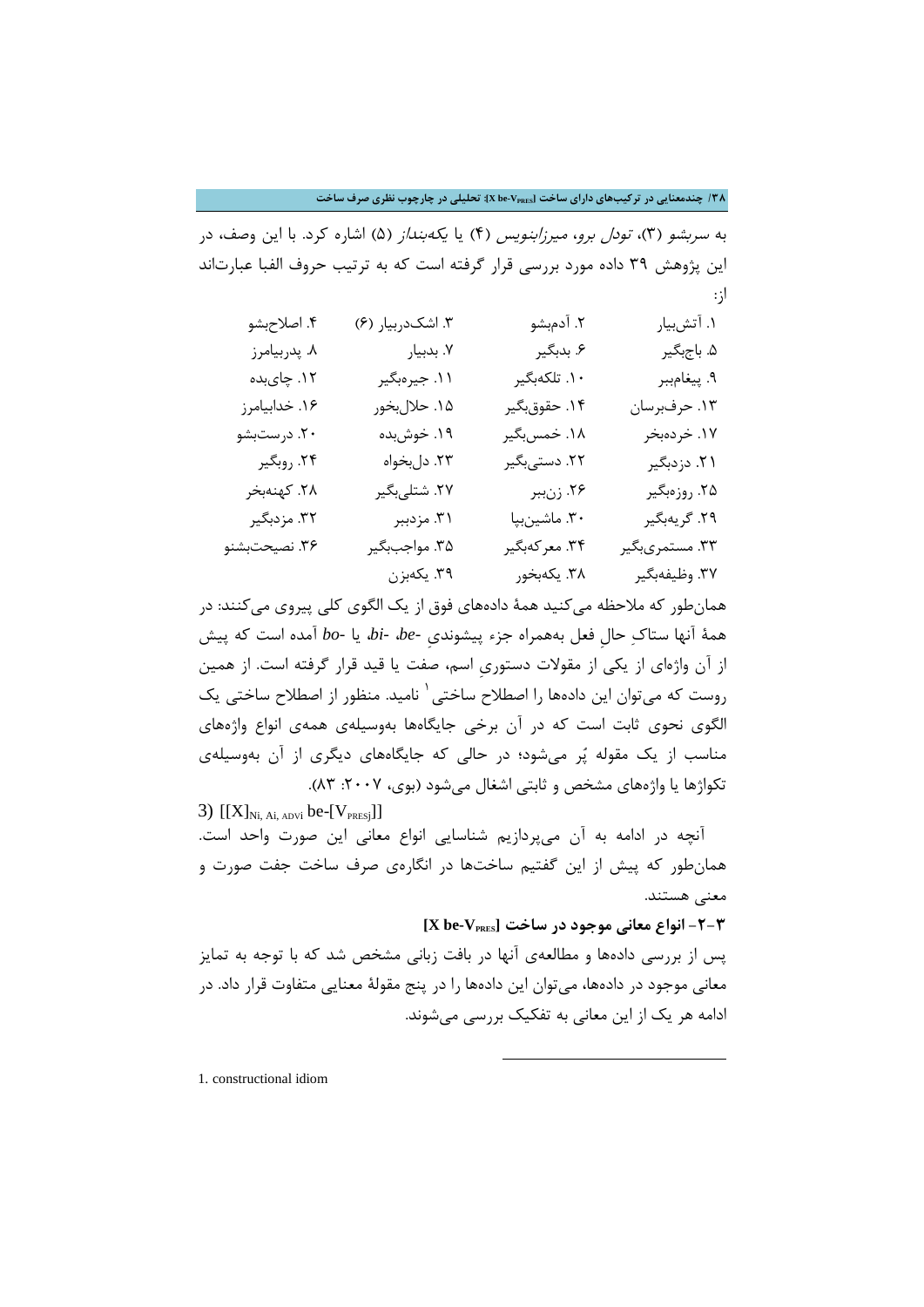ه م**شملی زبانی** سال ۱۲، شمارهٔ ۱، بهار و تابستان ۳۹/۱۴۰۰

## **1 -1-2-3 کنشگر**

از مجموع [39](#page-12-0) داده، 14 واژه در این مقوله قرار میگیرند؛ این بدان معناست که در این دادهها کسی یا چیزي کنشی را انجام میدهد که در این ساختها همان جزء فعلی است؛ این کنش بخش غیرفعلی (X (را تحت تأثیر قرار میدهد. این گروه از دادهها عبارتاند از:

آتشبیار، اشکدربیار، پیغامببر، چايبده، حرفبرسان، دزدبگیر، روبگیر، روزهبگیر، زنببر (7)، کهنهبخر، گریهبگیر، ماشینبپا، معرکهبگیر، نصیحتبشنو.

با این وصف، براي این گروه از دادهها میتوان طرحوارة زیر را در نظر گرفت (8):

4) <[[X]<sub>Ni/Ai</sub> be-[V<sub>PRESj</sub>]]<sub>Nk/Ak</sub> ↔ [میدهد] بر روی X انجام میدهد | V را بر روی انجام این استفاده انجام این استفاد نکتهي قابلتوجهی که در اینجا باید به آن اشاره کرد آن است که گاه با دادههایی روبرو میشویم که در حال حاضر و در فارسی امروز از معناي اصلی و تحتاللفظی خود دور شدهاند. مثلاً در *آتشبیار* علاوه بر اینکه معنای «*آنکه کار او آوردن آتش از جایی* براي روشن کردن و افروختن چیزي است» به ذهن متبادر میشود؛ معناي مجازي آن نیز به دست میآید و آن به «شخصی اشاره دارد که با سخنچینی و گفتن سخنان تحریکآمیز و دخالتهاي بیجا، به دعوا و اختلاف دامن میزند» (انوري، :1381 48)؛ به عبارت دیگر معناي اولیه دچار بسط استعاري شده و از معناي سرنمون خود فاصله گرفته است.

## **2 -2-2-3 رابطۀ بهرهور**

در مجموع، 12 واژه در دومین گروه از دادهها یعنی در مجموعهي بهرهور قرار میگیرند. نکتۀ قابل توجه در این گروه از دادهها آن است که بجز یک مورد (مزدببر)، جزء فعلی در همۀ دادهها فعل گرفتن است؛ بنابراین، مفهوم کلی این واژهها بیانگر آن است که فردي سود یا بهرهاي را دریافت میکند (میبرد)؛ این سود یا بهره با جزء غیرفعلی رمزگذاري شده است. این واژهها عبارتاند از: تلکهبگیر، باجبگیر، جیرهبگیر، حقوقبگیر، خمسبگیر، دستیبگیر، شتلیبگیر، مزدببر، مزدبگیر، مستمريبگیر، مواجببگیر، وظیفهبگیر.

-

<span id="page-12-1"></span><span id="page-12-0"></span>[1](#page-12-1). agent 2. benefactory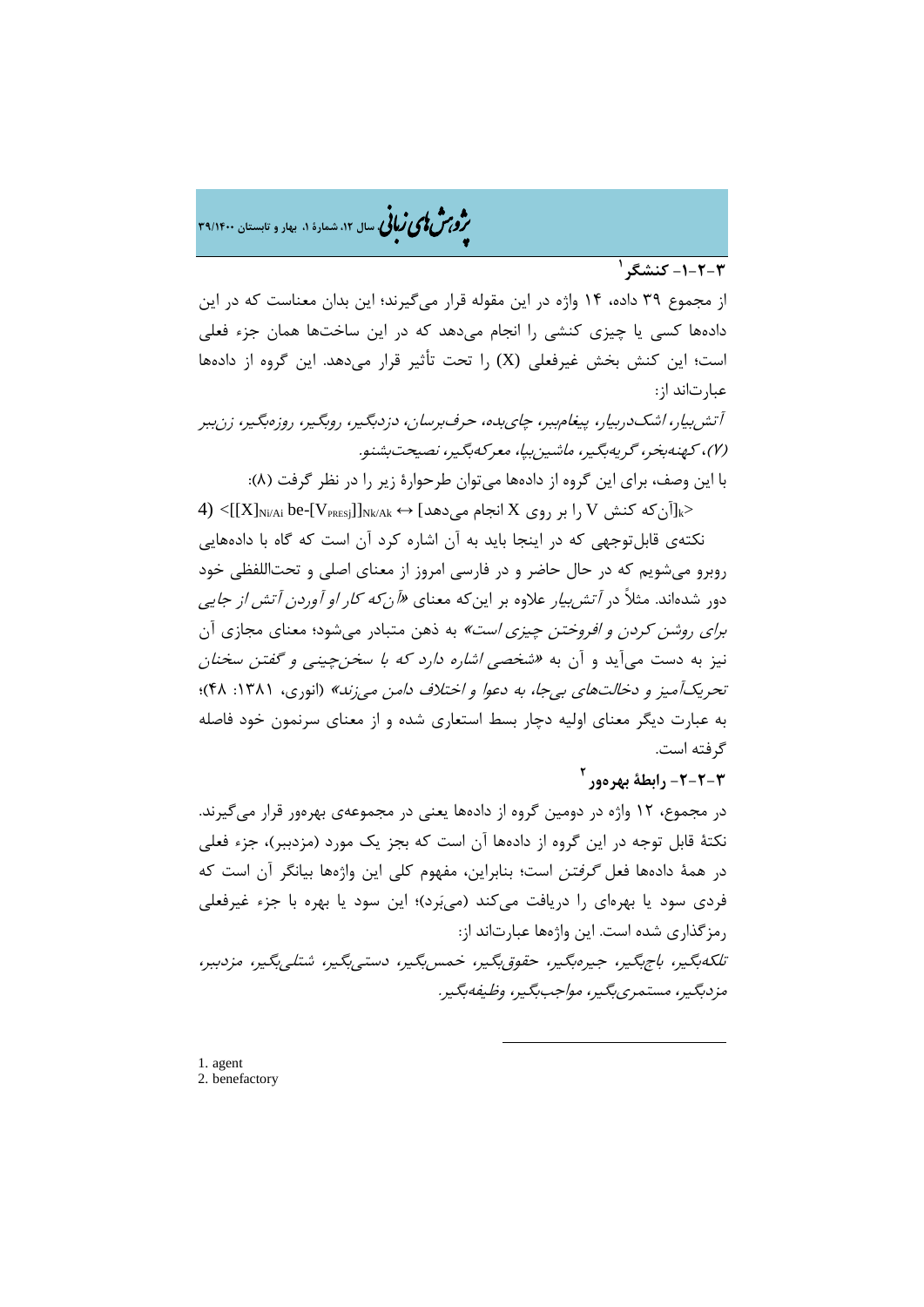**/40 چندمعنایی در ترکیبهاي داراي ساخت [VPRES-be X[: تحلیلی در چارچوب نظري صرف ساخت**

طرحوارة این دسته از واژهها را میتوان به شکل زیر در نظر گرفت:  $(5) <$ [[X] $_{\rm Ni}$  be-[V $_{\rm PRES}$ ]] از که از کنش  $\rm V$  سود/بهره $\rm X$ ) به دست می $\rm J_{\rm g}$ د $\rm K$ **1 -3-2-3 رابطۀ کنشپذیر**

از مجموع دادههاي فوق 3 واژه رابطۀ معنایی کنشپذیر را نشان میدهند. این سه واژه عبارتاند از:

پدربیامرز، خدابیامرز، دلبخواه

همانطور که مشخص است معناي کلِ ترکیب در این سه واژه بیانگر کسی یا چیزي است که به طریقی از کنشِ مورد نظر متأثر میشود؛ اما نکتهي قابل توجه در این دادهها تفاوت ترکیب *پدربیامرز* با دو ترکیب دیگر است: در *خدابیامرز و دل بخواه* جزء غیرفعلی کنشگرِ جزء فعلی است؛ حال آنکه در پدربیامرز، جزء غیرفعلی (پدر) خود متأثر از کنش جزء فعلی است؛ به عبارت دیگر، اگرچه در این دادهها رابطهي موجود بین دو جزء ترکیب متفاوت است اما معناي کل ترکیب یکسان است: پدربیامرز به معناي پدرآمرزیده به شخصی اشاره دارد که پدرش آمرزیده است و این کنش بهطور غیرمستقیم به او مرتبط است. طرحوارهي این گروه از واژهها را میتوان به شکل زیر نوشت:

 $\delta) < [[X]_{Ni}$ کسی یا چیزی که از کنش V تأثیر میپذیرد]  $\sim$  Ak/Ak  $\leftrightarrow$  [[X] **2 -4-2-3ویژگی**

[در](#page-13-1) هفت مورد از واژهها، رابطهي موجود در ترکیب مورد نظر ویژگی شخصی را نشان میدهد که به شیوهٔ مشخصی (X) کنش مورد نظر را انجام میدهد. این واژهها عبارتاند از: *بدبگیر* (ویژگی آنکه در گرفتن قرض خود پافشاری و اصرار میکند)، *بدبیار* (آنکه مرتباً برایش اتفاق بد میافتد)، خردهبخر (به معناي آنکه اجناس مورد نیازش را کمکم می خرد)، ح*لال بخو*ر (آن که به طریق حلال ارتزاق میکند)، *خوش بده* (خوش حساب)، یکهبزن (به معناي فردي که بهتنهایی با حریفان به زدوخورد میپردازد) (انوري، :1381 8571) و یکهبخور (ویژگی آنکه به تنهایی کتک میخورد و مقاومت میکند). در همۀ دادههاي این گروه گویی بخـش غیرفـعلی، شیوه و روش انجام بخـش فعلی را نشان میدهد، به بیانی سادهتر بخش غیرفعلی بخش فعلی را توصیف میکند؛ بنابراین، طرحوارهي این دسته از دادهها را میتوان به شکل زیر نشان داد:  $(7)$  < $[X]_{\rm avv}$ ibe- $[V_{\rm PRESj}]$ ] →  $X$  انجام می $\sim$ هد] → Ak $\sim$  Al $\gg$ 

-

<span id="page-13-1"></span><span id="page-13-0"></span>1. patient 2. property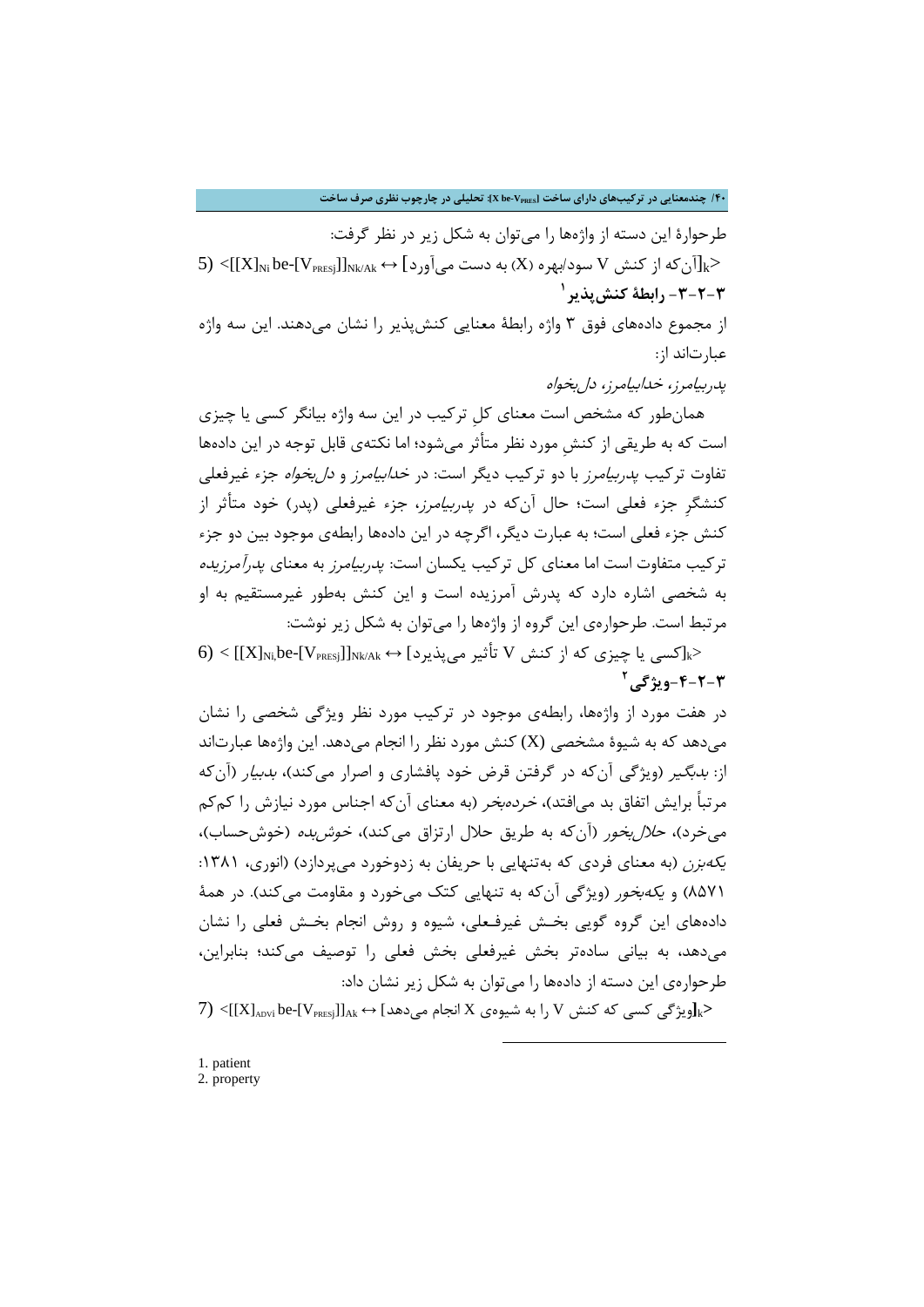�ی زبا **، سال ،12 شمارة ،1 بهار و تابستان 41/1400** � �و ی �ش

**1 -6-2-3 پذیرنده**

در سه مورد از ترکیبهاي مورد نظر در این پژوهش معناي تغییر حالت [ف](#page-14-0)ردي به دست میآید، یعنی کسی یا چیزي که قابلیت تغییر به X را دارد. گویی مصداق این گروه از دادهها پذیرای تغییر حالتی میشود. از همین روست که به پیروی از مولدوان<sup>۲</sup> و همکاران (۲۰۰۴: ۴) معنای به دست آمده از این گروه از دادهها را پذیرنده می نامیم. این ترکیبها عبارتاند از:

آدمبشو، اصلاحبشو (9)، درستبشو

همانطور که ملاحظه میکنید تنها دادههایی مفهوم تغییر حالت را تداعی میکنند که در آنها جزء فعلی «شدن» به کار رفته باشد. *شدن* در زبان فارسی فعلی چندنقشی<sup>۳</sup> است. این فعل معانی متعددي دارد که یکی از آنها تغییر حالت است (بهرامی خورشید، :1398 180). توجه داشته باشید که نوع فعل شدن در این دادهها متفاوت است؛ در حالی که شدن در آدمبشو و درستبشو فعل ربطی است در اصلاحبشو جزء فعلی فعل مرکب است؛ اما هر دو نقش معنایی تغییر حالت یا وضعیت را دارند (10). طرحوارهي این گروه از دادهها به شکل زیر است:

 $8)$  $8)$  <{[X]<sub>Ai</sub> be-[V<sub>PRESj</sub>]]<sub>Ak</sub> ↔ [مارد] , X را دارد]  $\times$  \$ قابلیت تغییر حالت به $\geq$ با توجه به اینکه معناي تغییر حالت صرفاً در ساختی با فعل «شدن» دیده میشود، طرحوارة (9) را میتوان بهصورت زیر نیز بازنویسی کرد:

 $(8') < |[X]_{Ai}$  be- $[80]_{Ak} \leftrightarrow [0,1]_{Ai}$  دارد]  $\rightarrow$   $[X]_{Ai}$ )  $\rightarrow$ همانطور که ملاحظه میکنید این طرحوارهي دوم ('8) نسبت به طرحوارهي (8) با جزئیات بیشتري آمده است، از همین روست که میتوان آن را زیرطرحواهيِ طرحوارهي (8) قلمداد کرد که برخی ویژگیهاي طرحوارهي (8) را به ارث برده است.

**3-3 .تبیین چندمعناییِ ساخت [VPRES-be X[**

دادههاي این پژوهش با توجه به انواع معانی به دست آمده از هر ترکیب در پنج گروه مجزا و در قالب پنج طرحواره طبقهبندي شدند. اکنون پیوند میان معانی مختلف را در قالب شبکهاي نظاممند بیان میکنیم و ارتباط میان طرحوارههاي گفته شده را نیز نشان

-

<span id="page-14-1"></span><span id="page-14-0"></span>1. theme 2. Moldovan, D. 3. multifunctional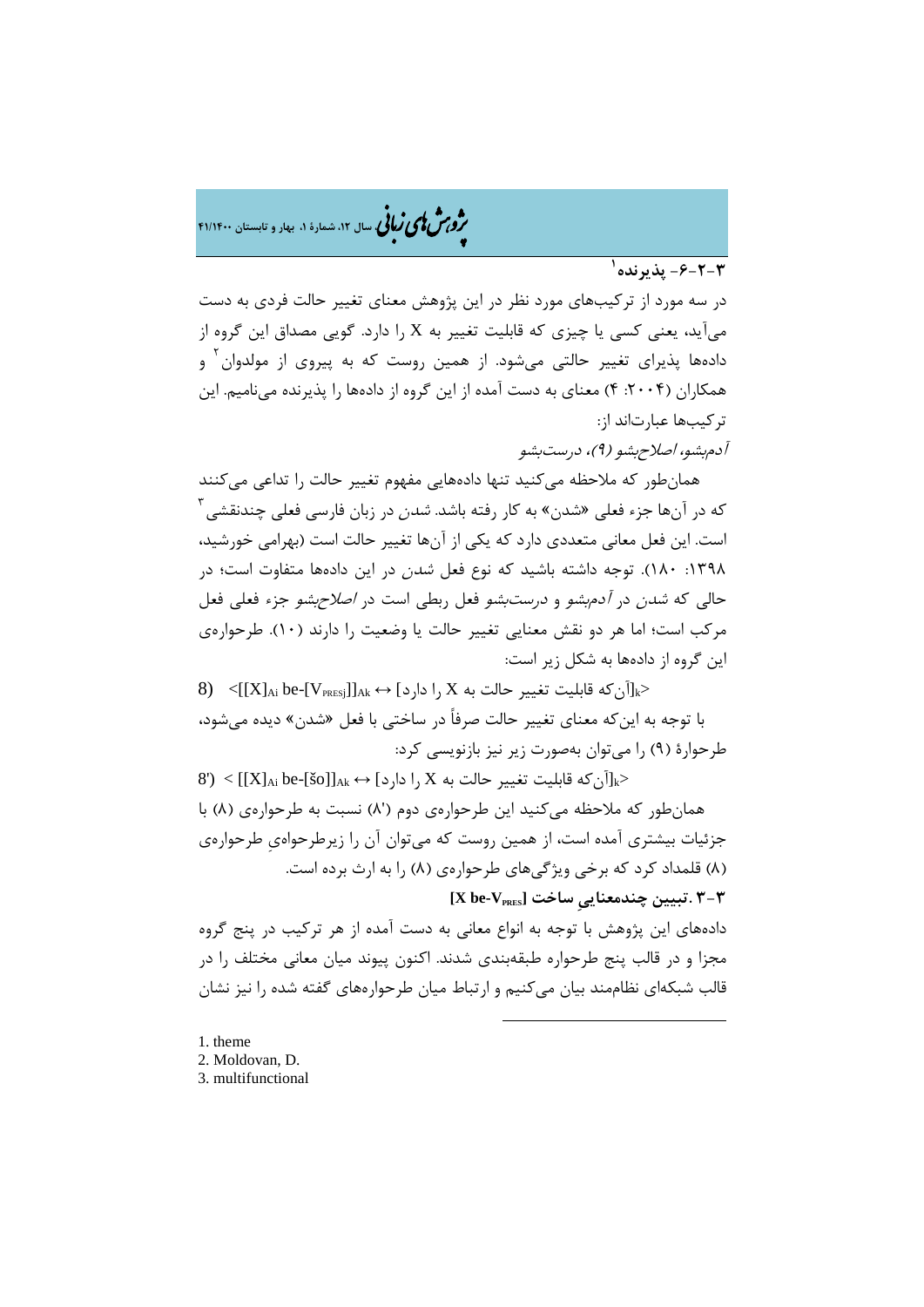**/42 چندمعنایی در ترکیبهاي داراي ساخت [VPRES-be X[: تحلیلی در چارچوب نظري صرف ساخت**

خواهیم داد. همانطور که پیشتر گفتیم طرحوارهها به کمک روابط صوري و سلسلهمراتب معنایی به یکدیگر مرتبط میشوند. سلسلهمراتب معنایی نشان میدهد که برخی طرحوارهها در سطح پایینتري از انتزاع هستند. در سطح درخت وراثت این طرحوارهها اطلاعاتی را از طرحوارههاي بالاتر به ارث میبرند. در پایینترین سطح، واژهها هستند. زیرطرحوارهها در سطحی بالاتر از واژهها هستند که طرحوارهها را با جزئیات بیشتري نشان میدهند. حال، میتوان مشخص کرد که آیا پیوندي میان طرحوارههاي مطرحشده در بخش (2-3) هست یا خیر و اگر هست چگونه ارتباطی است.

همانطور که در بخش قبل و بهویژه در قطب معنایی هر طرحواره دیدیم پنج طرحوارهي ۴، ۵، ۶، ۷ و ۸ هر یک به ترتیب معانی کنشگر، بهرهور، کنشپذیر، ویژگی و پذیرنده را به دست میدهند. این معانی همگی هستاري را رمزگذاري میکنند که برآیند رابطهي موجود بین جزء غیرفعلی و فعلی است؛ به عبارتی دیگر معناي کل ساخت هستاري است که مرتبط به رابطهي موجود بین X و V است؛ بنابراین، میتوان معناي مشترك در این ساختها را بهصورت «هستاري مرتبط با رابطهي موجود بین X و V «نشان داد. این معنا فصل مشترك پنج طرحوارهي بررسیشده در بخش (2-3) است. با این توضیحات، میتوان طرحوارة نهایی را براي دادههاي این پژوهش به شکل زیر نوشت:

9) <[[X]<sub>Ni/Ai/ADvi</sub> be-[V<sub>PRESj</sub>]]<sub>Nk/Ak</sub> ↔[ XV] مستاری مرتبط با $\geq$ 

رابطهي این طرحواره با سایر طرحوارههاي دیگر (زیرطرحوارهها) در شکل (2) آمده است.

بدیهی است که همهي معانی بهدست آمده نشأت گرفته از رابطهي اجزاي ترکیب است که در قطب معنایی طرحوارهها نیز نشان داده شده است. در همهي دادههاي بررسیشده کنش یا حالت بخش فعلی به گونهاي مرتبط به بخش غیرفعلی است. پس میتوان گفت که ساخت [X be-V $_{\rm PRES}$ ] در زبان فارسی چندمعنا است که در آن یک معناي انتزاعی در بالاترین سطح طرحوارگی نقطهي مشترك پنج زیرطرحوارهي دیگر است. این رابطه در شکل زیر نشان داده شده است: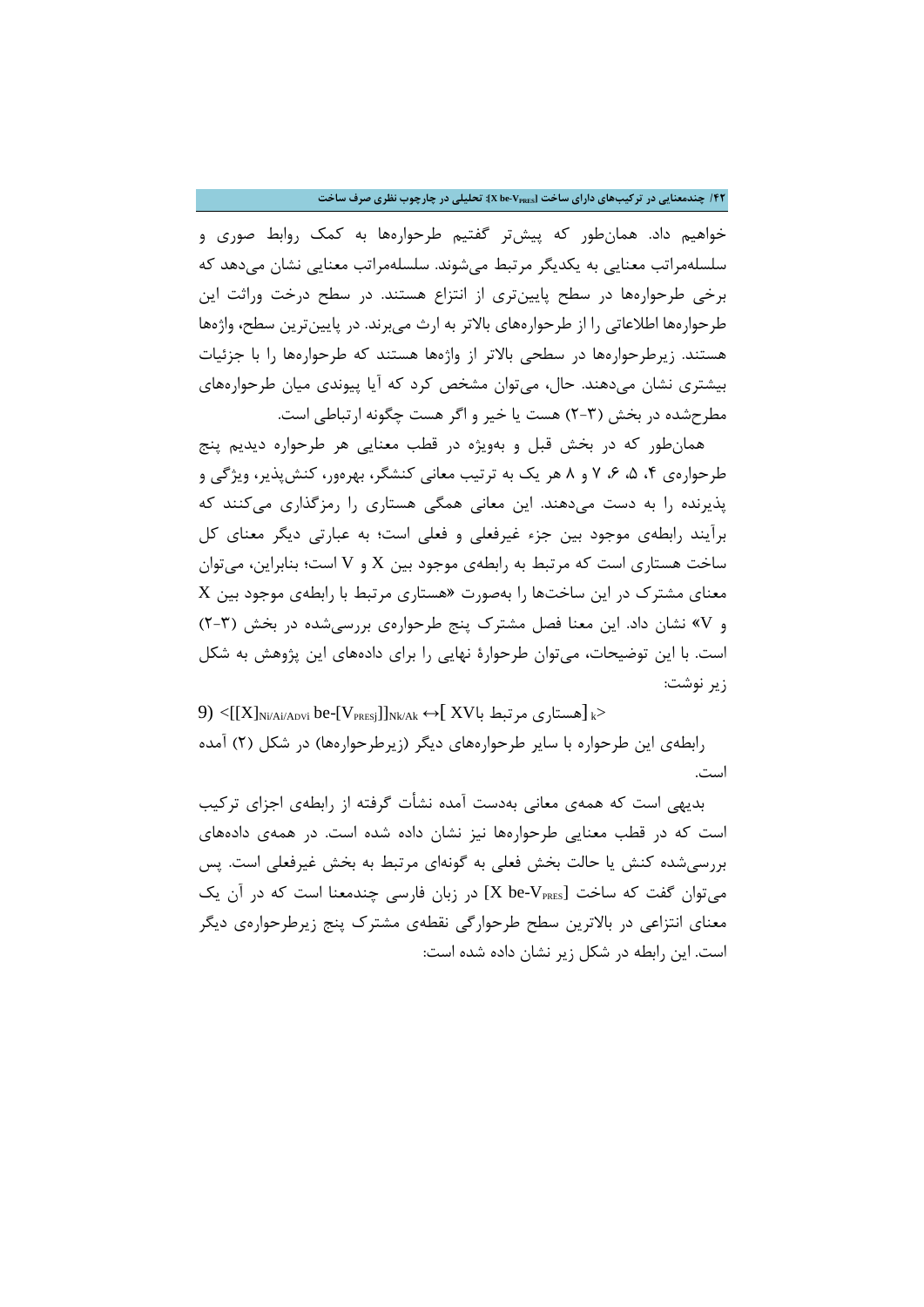

همانطور که ملاحظه میکنید، پنج طرحواره که بر اساس دادههاي پژوهش به دست آمدند را میتوان ذیل یک طرحوارة انتزاعی و کلیتر قرار داد که داراي معناي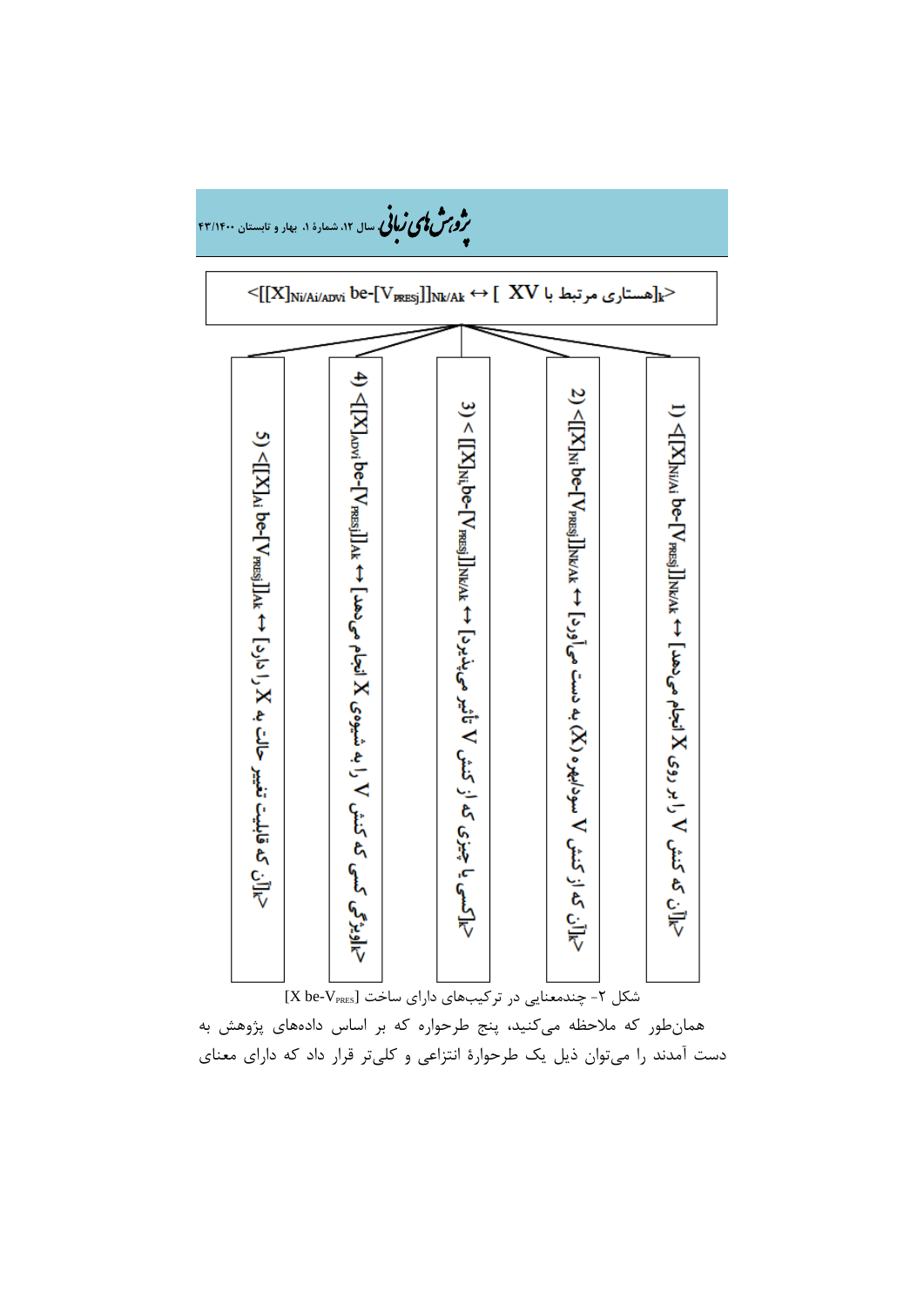## **/44 چندمعنایی در ترکیبهاي داراي ساخت [VPRES-be X[: تحلیلی در چارچوب نظري صرف ساخت**

«هستاري مرتبط با XV «است؛ به عبارت دیگر، طرحـوارههاي سـاخت مورد نظر را میتوان در قالب ساخت وراثت بهصورت شکل (2) نشان داد که در بالاترین سطح طرحوارهايترین/انتزاعیترین طرحواره قرار دارد. طرحوارههاي دیگر همگی نسبت به این طرحواره مشخصتر هستند و برخی ویژگیهاي آن را به ارث بردهاند.

## **-4 نتیجه**

این پژوهش با هدف بررسی تنوعات معنایی نظاممند در ساخت [X be-V $_{\tt PRES}$ ] و تعیین طرحوارة کلی این ساخت و زیرطرحوارههاي احتمالی آن در چارچوب صرف ساخت انجام شد. براي این منظور، پس از گردآوري دادهها، انواع روابط معنایی این ساخت مورد بررسی قرار گرفتند. این بررسی نشان داد که مجموعاً پنج معناي کنشگر، بهرهور، کنشپذیر، ویژگی و پذیرنده در این ساخت یافت میشود. همین مسئله نشان میدهد که در دادههاي مورد نظر ما پدیدة چندمعنایی ساختی وجود دارد. علاوه بر این، آنچه در تمامی دادهها و نیز در طرحوارهها مشهود است وجود نوعی رابطه بین جزء فعلی و غیرفعلی است؛ در حقیقت معناي کل ساخت به نوعی مرتبط با این رابطه است. با بررسی انواع معانی به دست آمده از ساخت [X be-V $_{\rm PRES}$ ] به این نتیجه رسیدیم که همهي آنها هستاري را رمزگذاري میکنند که مرتبط با رابطهي موجود بین اجزاي ترکیب است؛ بنابراین، در سطحی انتزاعی طرحوارهاي کلی و انتزاعی در نظر گرفتیم که معناي آن «هستاري مرتبط با *XV* «را نشان میدهد و پنج معناي دیگر زیرطرحوارههاي آن هستند. این معنا، انتزاعیترین معنا براي این ساخت است و معانی دیگر مشخصتر از آن هستند. پنج طرحوارهي به دست آمده برخی ویژگیهاي این طرحواره انتزاعی را به ارث میبرند.

### **پینوشتها**

.1 اصطلاح «ساخت» برابر نهادي است که در این مقاله براي واژهي *construction* به کار بردهایم. در واقع، با توجه به اینکه مقولهي این واژه در زبان انگلیسی اسم است، ما هم آن را در فارسی بهصورت اسم ترجمه کردهایم. این اصطلاح را هم در عبارتهاي ترکیبی (نظیر دستورِ ساخت، صرف ساخت و ...) به کار بردهایم و همزمانی که این اصطلاح بهصورت واژهاي منفرد در متن آمده است و مشخصاً منظور از آن جفت صورت و معناست. منظور از نظریههاي دستوري یا صرفی که با این اصطلاح پدید آمدهاند آن است که بنیان نظري چنین نظریههایی مفهوم «ساخت» با تعریف پیشگفته است. این اصطلاح را به واژههایی نظیر ساختی یا ساختمند ترجیح دادهایم، زیرا در نظریه واژههایی نظیر *constructional* هم دیده میشود که میبایست بهصورت صفتی (ساختی) ترجمه شود. در ضمن، به این نکته نیز اشاره میشود که برابرنهاد «ساختار» یا «ساختاري» نیز براي واژههاي *structure* و *structural* به کار رفته است.

.2 همانطور که میدانیم در زبان فارسی واژهي «مرد» کاربرد صفتی نیز دارد و به معناي «داراي خصلتهاي عالی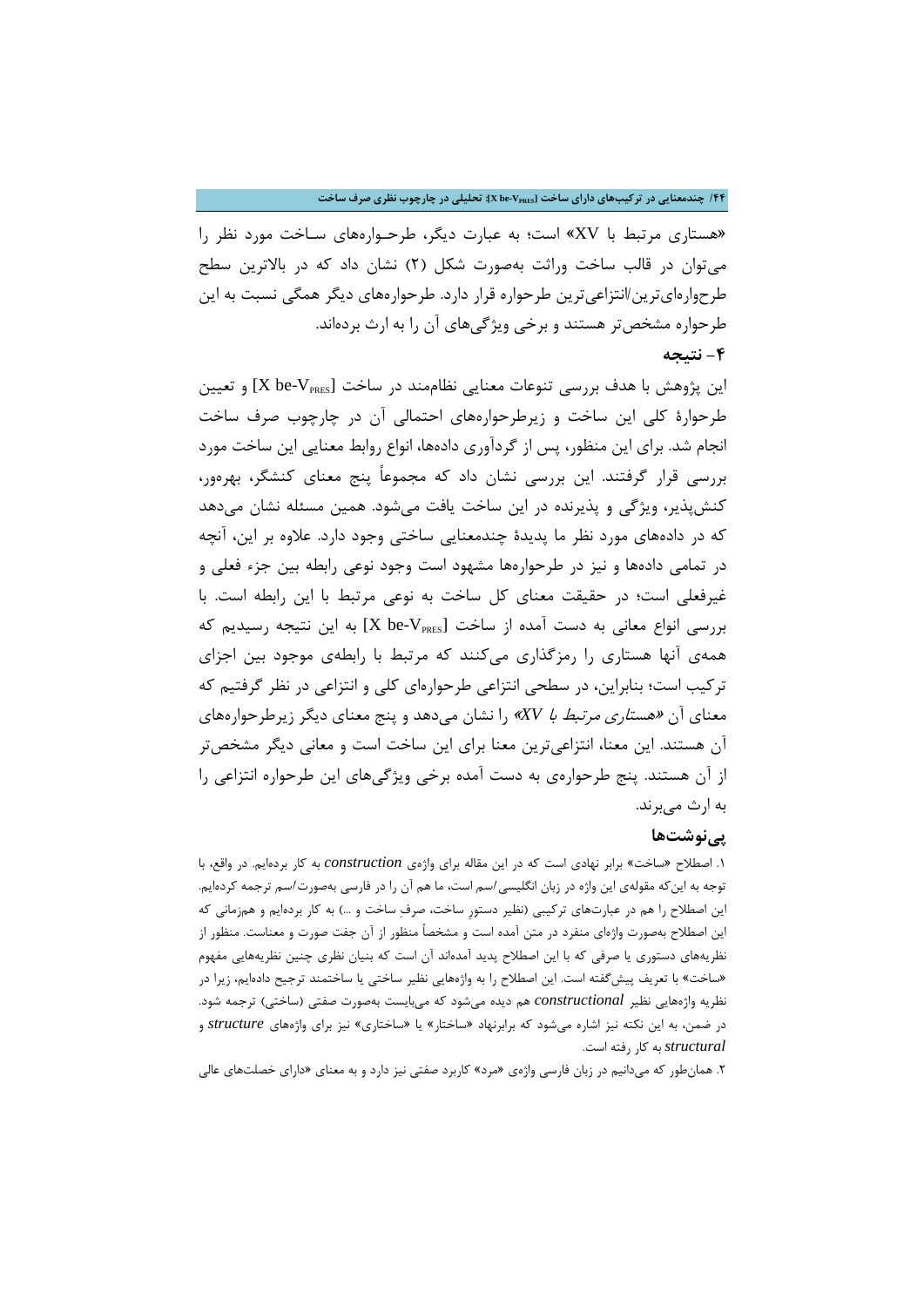## �ی زبا **، سال ،12 شمارة ،1 بهار و تابستان 45/1400** � �و ی �ش

انسانی» است (انوري، 1381). در اینجا این کاربرد مورد نظر است.

.3 سربشو (= سرش بشو) معنایی مجازي دارد و آن فهمیده و کاردان است (انوري، :1381 1441)؛ بنابراین، معناي این واژه ماهیتی غیرترکیبی دارد و در حال حاضر به عنوان یک اصطلاح کاربرد دارد؛ از همین روست که در این پژوهش تحلیل نشده است.

.4 آنکه در نوشتن از خود ارادهاي ندارد و تحت فرمان دیگري مینویسد (انوري، :1381 7562).

واژهي میرزا در اصل «امیرزاده» بوده است که با گذر زمان، به شکل میرزا درآمده است. از آن جهت که در دوره- هاي گذشته تنها شاهزادگان و امیرزادگان علم میآموختند، دامنۀ معنی و مفهوم این واژه از امیرزاده بودن به معانی باسواد و نویسنده و جز اینها نیز گسترش پیدا کرد. با مرور زمان، معنی اصلی واژهي میرزا تحتالشعاع معنی مجازي آن قرار گرفت و حتی ملاها و افراد باسواد را در هر مرحله و مقامی میرزا میگفتند (پرتوي آملی، :1391 1006-1005)؛ بنابراین، واژهي میرزا به معناي افراد باسواد و نویسنده نیز هست.

.5 یکهبنداز: گویندة سخن درشت و نیشدار و توهینآمیز (انوري، :1381 8571).

.6 باید توجه داشت که در این داده جزء فعلی یک فعل پیشوندي است؛ که البته این موضوع تقابلی با تحلیل سایر دادههاي این پژوهش ندارد.

.7 زنببر: آنکه زن بدکاره را براي ارتباط نامشروع پیش کسی میبرد (انوري، :1381 3880)

.8 توجه داشته باشید که بسیاري از دادههایی که در این پژوهش مورد بررسی قرار گرفتهاند، علاوه بر نقش صفتی خود میتوانند در نقش اسم نیز ظاهر شوند. این یادآور همان اصطلاح «صفت جانشین اسم» در دستور سنتی است. به همین دلیل است که در برخی طرحوارهها مقولهي برونداد را اسم (N (نیز در نظر گرفتهایم.

.9 اصلاح: به وسیله تربیت و آموزش، اخلاق و عادت بد کسی را از میان بردن و به فردي مفید و درستکار تبدیل کردن (انوري، :1381 442).

.10 براي جزئیات بیشتر دربارهي فعل «شدن» رجوع کنید به: (بهرامی خورشید، :1398 180-172).

## **منابع**

آفتابی، سیده زهره (1390). بررسی واژهسازي پسانحوي در فارسی، کارشناسی ارشد زبانشناسی همگانی، تهران، دانشگاه الزهرا.

انوري، حسن (1381). فرهنگ بزرگ سخن، تهران، انتشارات سخن.

بهرامیخورشید، سحر (1398). دستورِ شناختی: مبانی نظري و کاربست آن در زبان فارسی، تهران، انتشارات سمت.

> پرتوی آملی، مهدی (۱۳۹۱). *ریشههای تاریخی امثال و حکم*، چاپ ششم، انتشارات سینایی. دهخدا، علی اکبر (1390). لغتنامه، تهران، انتشارات رشد.

راسخمهند، محمد (۱۳۸۴). *اسم و صفت مرکب در زبان فارسی، زبان شناسی،* بهار و تابستان ۱۳۸۴، شمارة ،1 صص .5-3

ساسانی، فرهاد (1376). بررسی صفت در مقایسه با دیگر مقولات واژگانی زبان فارسی، کارشناسی ارشد زبانشناسی همگانی، تهران، دانشگاه علامه طباطبایی.

شقاقی، ویدا (1378). قیاس و واژهسازي، نخستین هماندیشی واژهگزینی و اصطلاحشناسی، فرهنگستان زبان و ادب فارسی.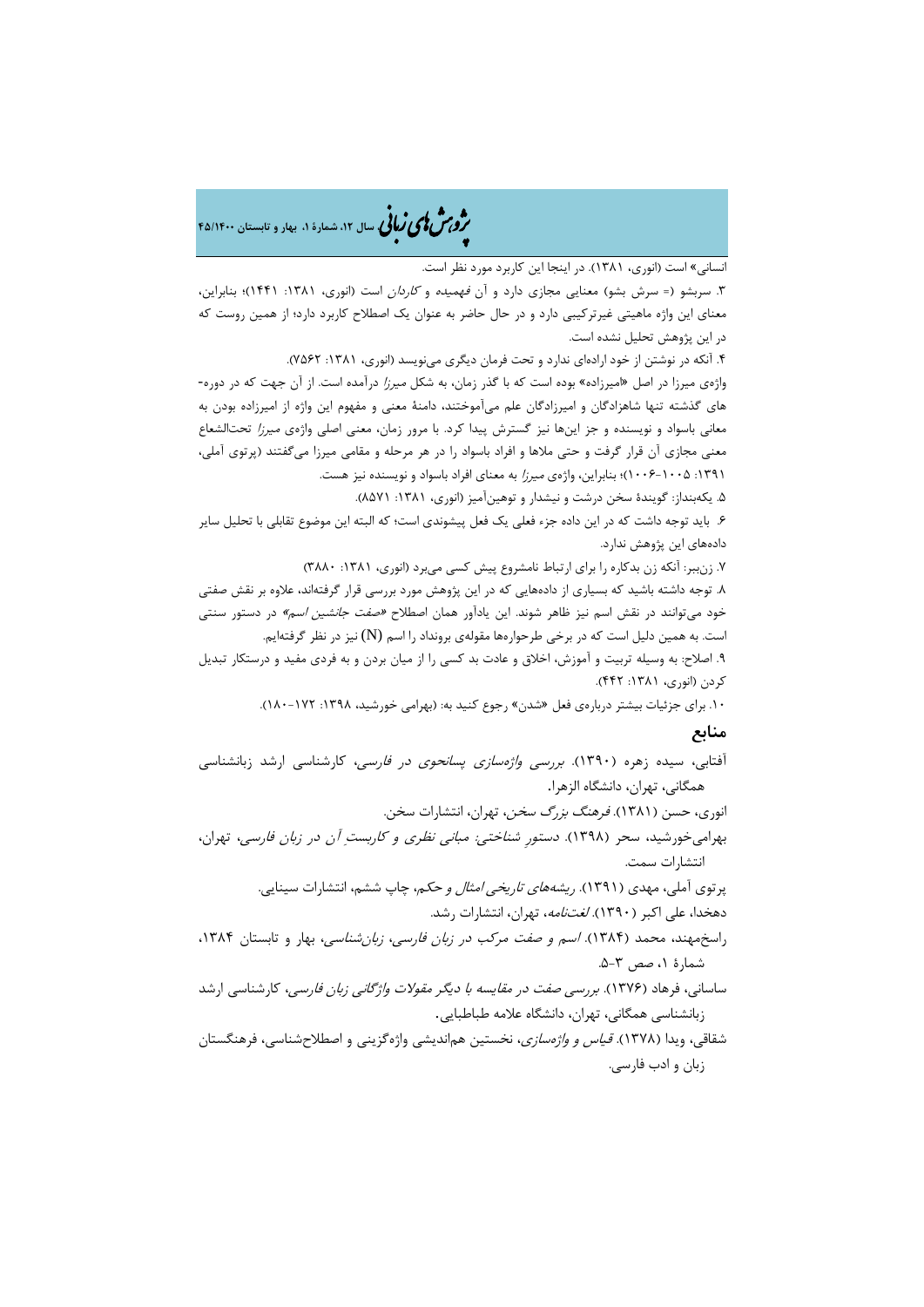**/46 چندمعنایی در ترکیبهاي داراي ساخت [VPRES-be X[: تحلیلی در چارچوب نظري صرف ساخت**

صفا، پریوش (۱۳۸۵). *واژ-دستور صفت در زبان فارسی، دستور*، فرهنگستان زبان و ادب فارسی، ش ۲،  $.115-1.7$ صص

طباطبایی، علاءالدین (۱۳۸۲). *اسم و صفت مرکب در زبان فارسی،* تهران، مرکز نشر دانشگاهی. طباطبایی، علاءالدین (۱۳۸۴). *صفت فاعلی مرکب مرخم*، نامۀ فرهنگستان، شمارۀ ۲۲.

نظامآبادي، عارفه (1393)، بررسی صفت چندجزئی در زبان فارسی بر مبناي دستور نقشگراي هلیدي، کارشناسی ارشد زبانشناسی همگانی، تهران، دانشگاه الزهراء.

- Aftabi, S. Z. 2012. "Post-Syntactic Word-Formation in Persian". M.A. Thesis. Alzahra university. Faculty of Literature, Languages and History. [In Persian].
- Anvari. H. 2000. "The Great Sokhan Dictionary". Tehran: Sokhan press.
- Bahrami-Khorshid, S. 2020. *Cognitive Grammar: Theoretical Foundations, and Application in Persian*. Tehran: SAMT. [In Persian].
- Booij, G. 2002. "Constructional idioms, morphology, and the Dutch lexicon." *Journal of Germanic Linguistics* 14: 301-327.
- Booij, G. 2005. "Construction-dependent morphology." Lingue e Linguaggio 4: 31-46.
- Booij, G. 2005. Compounding and derivation: evidence for construction morphology. Morphology and its demarcations. W. U. Dressler, D. Kastovsky, O. E. Pfeiffer and F. Rainer. Amsterdam / Philadelphia, John Benjamins: 109-132.
- Booij, G. 2007. Construction morphology and the lexicon. Selected proceedings of the 5<sup>th</sup> Décembrettes: Morphology in Toulouse. F. Montermini, G. Boyé and N. Hathout. Somerville, Cascadilla Press: 34- 44.
- Booij, G. 2008. "Pseudo-incorporation in Dutch." Groninger Arbeiten zur Germanistischen Linguistik 46: 3-26.
- Booij, G. 2009. Compound construction: schemas or analogy? A Construction Morphology perspective. Compounding. S. Scalise and I. Vogel. Amsterdam / Philadelphia, John Benjamins.
- Booij, G. 2009. Construction morphology and compounding. The handbook of compounding. R. Lieber and P. Stekauer. Oxford, Oxford University Press: 201-216.
- Booij, G. 2010. *Construction morphology*. Oxford, Oxford University Press.
- Booij, G. 2013. Morphology in CxG. In Thomas Hoffmann and Graeme Trousdale (eds.), *The Oxford Handbook of Construction Grammar*. Oxford: Oxford University Press. 255-273.
- Booij, G. 2015. Word formation in construction grammar. In Peter O.
- Booij, G. (ed.) 2018. The construction of words. Advances in Construction Morphology*.* Cham etc.: Springer (Studies in Morphology 4).
- Cayley 1857. On the theory of the analytical forms called trees, Philosophical magazine,  $4<sup>th</sup>$  series, 13.

Dehkhoda, A. 2011. "The Dictionary". Tehran: Roshd press [In Persian]